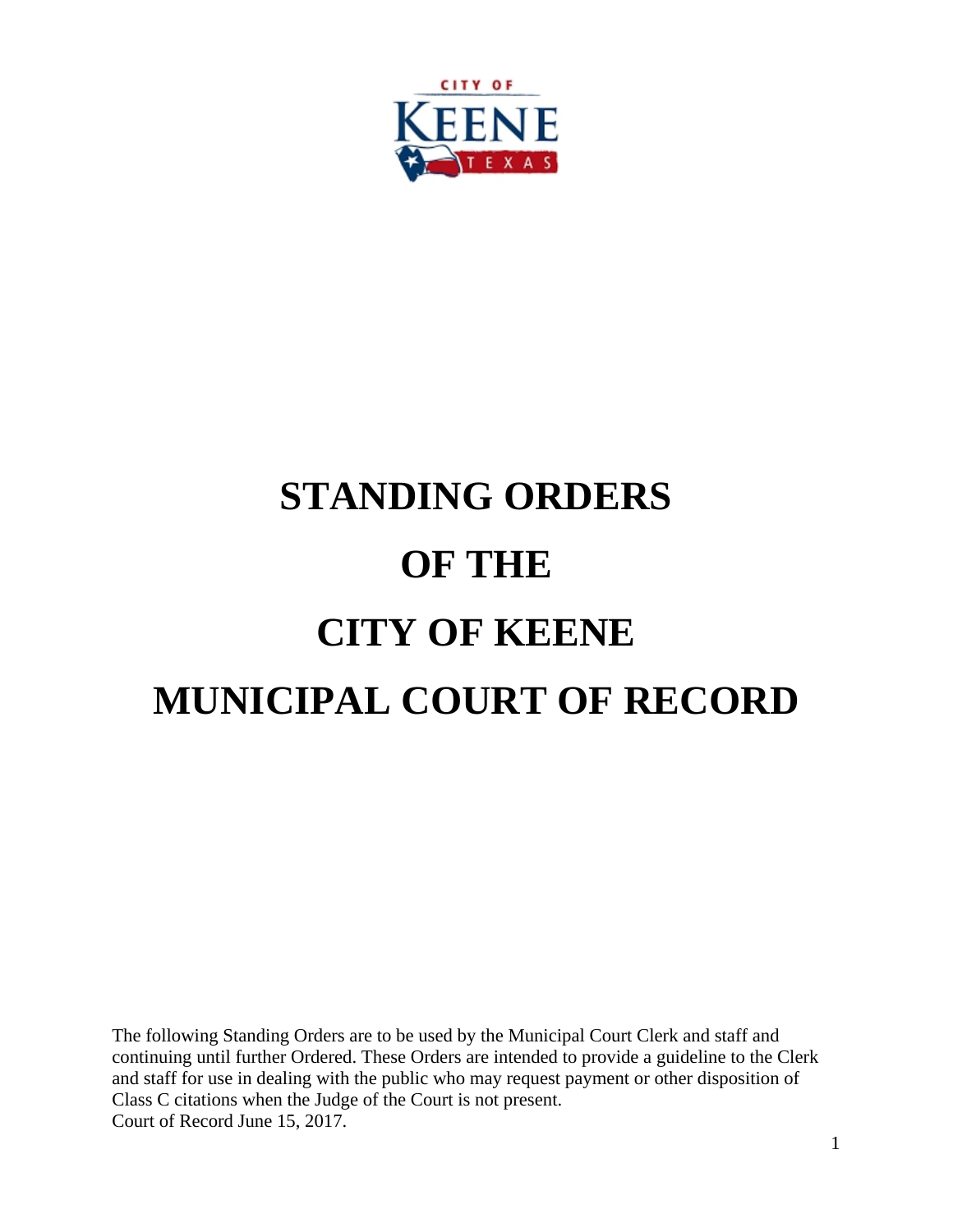# **TABLE OF CONTENTS**

- STANDING ORDER NO. 1: Compliance Dismissal w/Administrative Fees
- STANDING ORDER NO. 2: Dismissals Without Fee
- STANDING ORDER NO. 3: Motions for Continuance & Ex Parte Communications
- STANDING ORDER NO. 4: Juvenile & Parental Obligation: Statutory Warning
- STANDING ORDER NO. 5: Juvenile Now Adult (JNA)
- STANDING ORDER NO. 6: Deferred Disposition
- STANDING ORDER NO. 7: Filing with Court
- STANDING ORDER NO. 8: Driving Safety Course & Motorcycle Training Course
- STANDING ORDER NO. 9: Payment Plan
- STANDING ORDER NO. 10: Fines
- STANDING ORDER NO. 11: Extensions
- STANDING ORDER NO. 12: Failure to Appear/Voluntary Written Promise to Appear
- STANDING ORDER NO. 13: Conviction with Prosecution Motion w/Court Costs
- STANDING ORDER NO. 14: Pre-Trial Conferences
- STANDING ORDER NO. 15: Time Served/Jail Credit
- STANDING ORDER NO. 16: Warrants & Capias Pro-Fine Warrants
- STANDING ORDER NO. 17: Warrant Payment Plan
- STANDING ORDER NO. 18: Model Rules of Decorum Adopted
- STANDING ORDER NO. 19: Assault Admonishment
- STANDING ORDER NO. 20: Court Records & Security
- STANDING ORDER NO. 21: Omnibase Holds & DPS Corrections
- STANDING ORDER NO. 22: Incorrect Payments
- STANDING ORDE NO. 23: Failure to Appear at Show Cause Hearings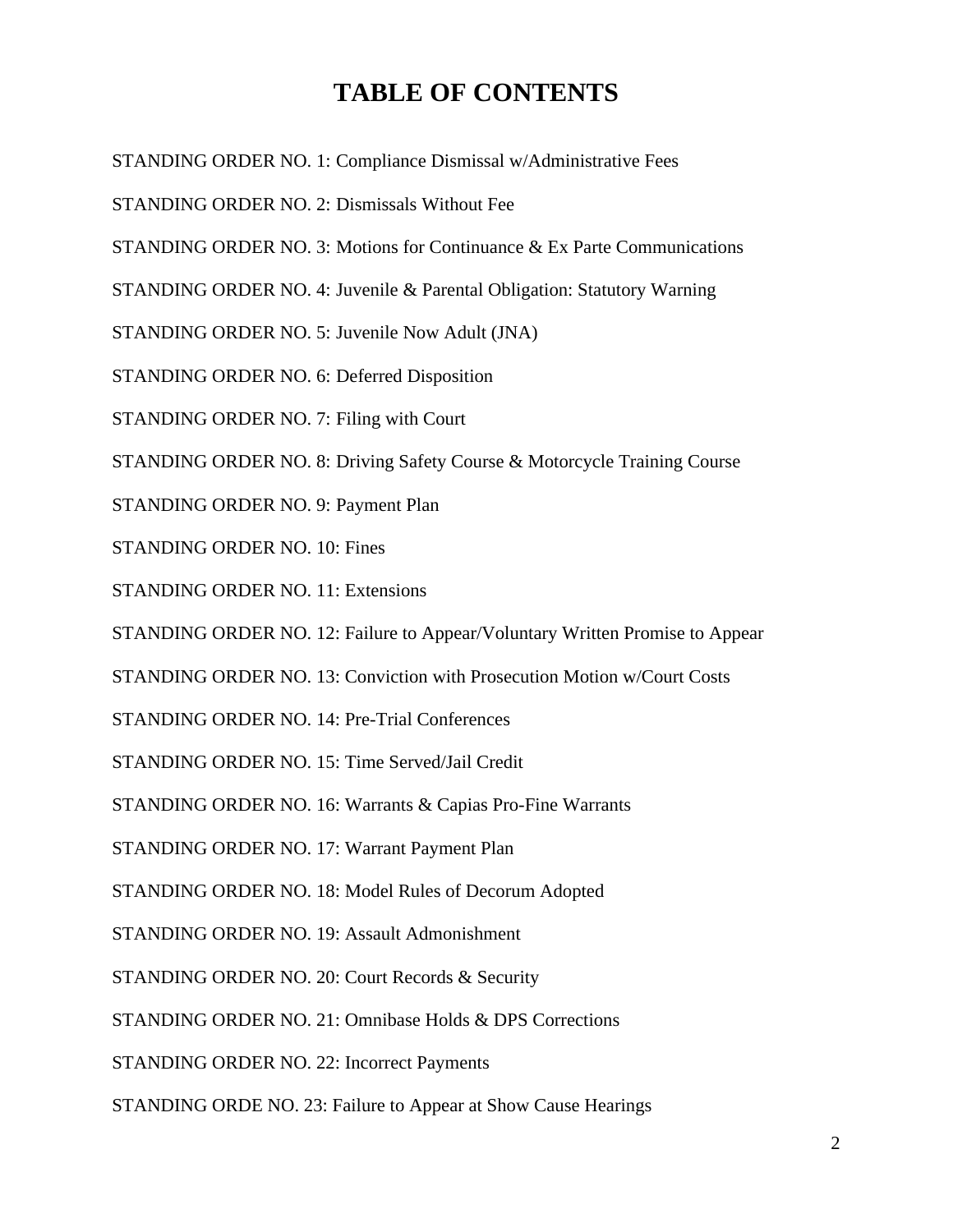## **STANDING ORDER NO. 1:**

## **COMPLIANCE DISMISSALS WITH ADMINISTRATIVE FEE**

The Clerks are authorized to process the dismissal of the following offenses, upon the payment of the specified administrative fee, if the evidence, set forth below, is presented. The Clerk must keep a copy of the evidence presented for the file to be attached to the dismissal to be processed.

## **1. Expired Registration/License Plate (Transp. Code, § 502.407(b))**

- if defendant presents satisfactory evidence that he/she remedied the defect within 20 working days of the date of the offense or before the defendant's court appearance, whichever is later; and
- if presents evidence of payment of late fee for registration with the appropriate tax office receipt paperwork, and
- and the defendant pays an administrative fee of \$20.00.

## **2. Fail to Display Registration (Transp. Code, § 502.407)**

- if defendant presents satisfactory evidence that he/she remedied the defect within 20 working days of the date of the offense or before the defendant's court appearance, whichever is later; and
- if presents evidence of payment of late fee for registration with the appropriate tax office, and
- and the defendant pays an administrative fee of \$10.00.

## **3. Expired Driver's License (Transp. Code, §521.026(b))**

- if defendant presents satisfactory evidence (dated receipt from the Texas Department of Public Safety) that he/she renewed his/her driver's license within 20 working days of the date of the offense or before the defendant's court appearance, whichever is later.
- and the defendant pays an administrative fee of \$20.00.

## **4. Fail to Display Driver's License, (Transp. Code, §521.025)**

- Upon presentation of a Texas Drivers' License that was.
	- a) issued to that person;
	- b) appropriate for the type of vehicle operated; and
	- c) valid at the time of the arrest for the offense.
- and the defendant pays an administrative fee of \$10.00.

## **5. License Plates. (T.C. 502.404(f) and (g))**

For the Offense of not having two license plates (front and rear)

- Upon the presentation of the following evidence:
	- a) the defendant remedied the defect before the first court appearance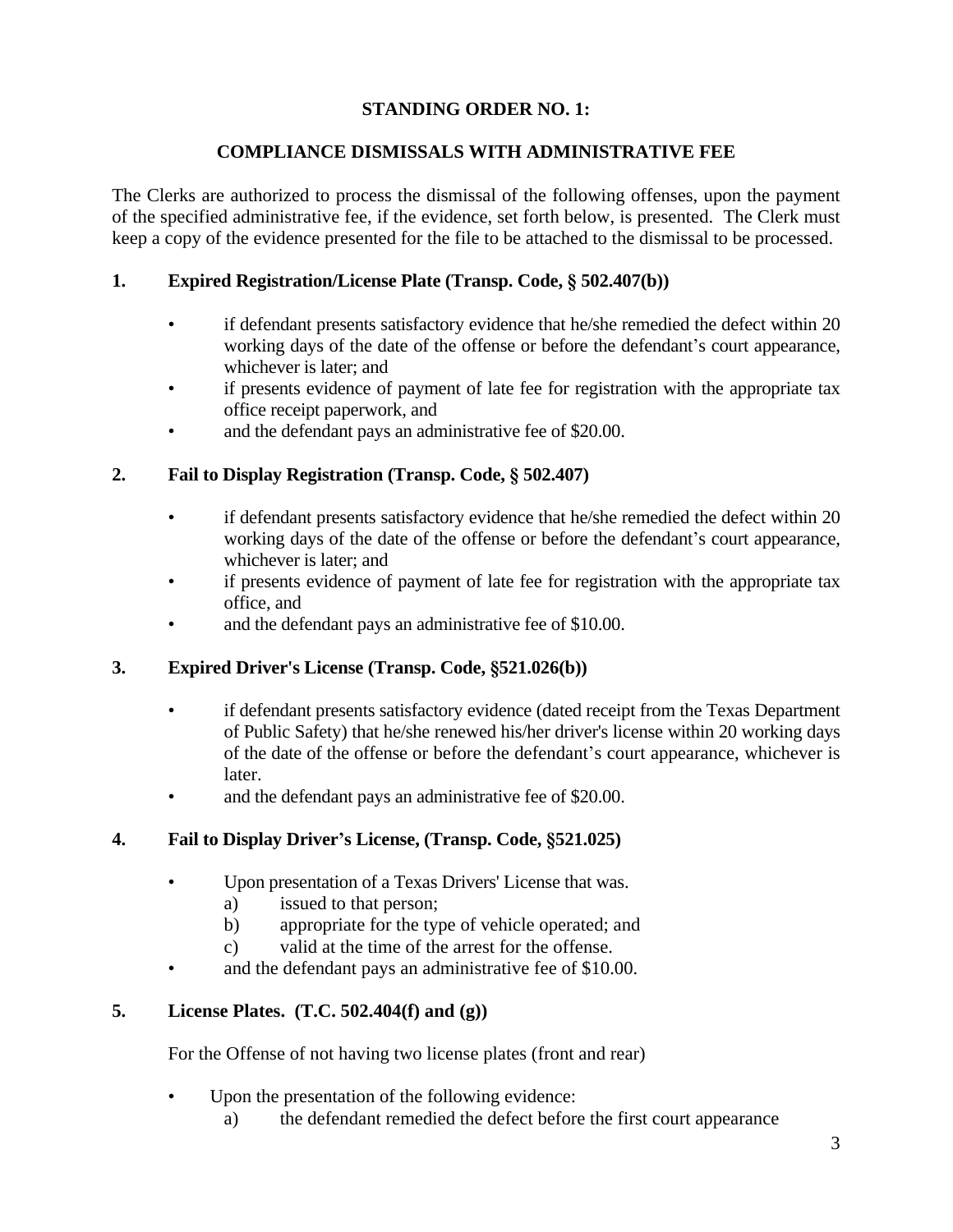- b) the registration for the vehicle is current during the period the offense was committed; and
- c) the registration insignia was attached to the car before the defendant's first court appearance and submitting photographic evidence of both back and front of vehicle;
- defendant must submit proof (photographic evidence of vehicle that shows the entire front and rear displaying the license plate)
- and the defendant pays an administrative fee of \$10.00.

## **6. Obscured License Plates. (T.C. 502.409)**

- if defendant presents satisfactory evidence that he/she remedied the defect before the first court appearance
- defendant must appear at the court office and submit photographic evidence of the entire back or front of vehicle including the license plate. For security reasons, clerks will NOT inspect defective equipment corrections.
- and the defendant pays an administrative fee of \$10.00.

## **7. Change of Address or Name. (T.C.521.054)**

- if defendant presents satisfactory evidence that he/she remedied the defect not later than the 20<sup>th</sup> working day after the date of the offense (NOT by court date);
- and the defendant pays an administrative fee of \$20.00.

## **8. Equipment Violations. (T.C.547.004(c) and (d)).**

- if the offense does not involve a commercial motor vehicle
- the defendant presents satisfactory evidence that he/she remedied the defect before the first court appearance
- defendant must appear at the court office and submit photographic evidence of the entire front or back of vehicle including the defective equipment that was corrected. For security reasons, clerks will NOT inspect defective equipment corrections;
- defendant must sign an affidavit affirming the correction has been made; and
- and the defendant pays an administrative fee of \$10.00.

## **9. Expired Vessel Certificate. (Parks & Wildlife Code 31.127(f))**

- If the certificate of number has not been expired for more than 60 days the clerk may process a dismissal if the defendant presents satisfactory evidence that he/she remedied the defect not later than the 10th working day after the date of the offense
- and the defendant pays an administrative fee of \$10.00.

## **10. Handicap Violations - Expired Disabled Parking Placard (T.C. 681.016)**

- if defendant presents satisfactory evidence that he/she remedied the defect not later than the 20<sup>th</sup> working day after the date of the offense
- if the placard was not expired for more than 60 days
- if the driver's license or identification card match (set for pretrial if no match)
- and the defendant pays an administrative fee of \$20.00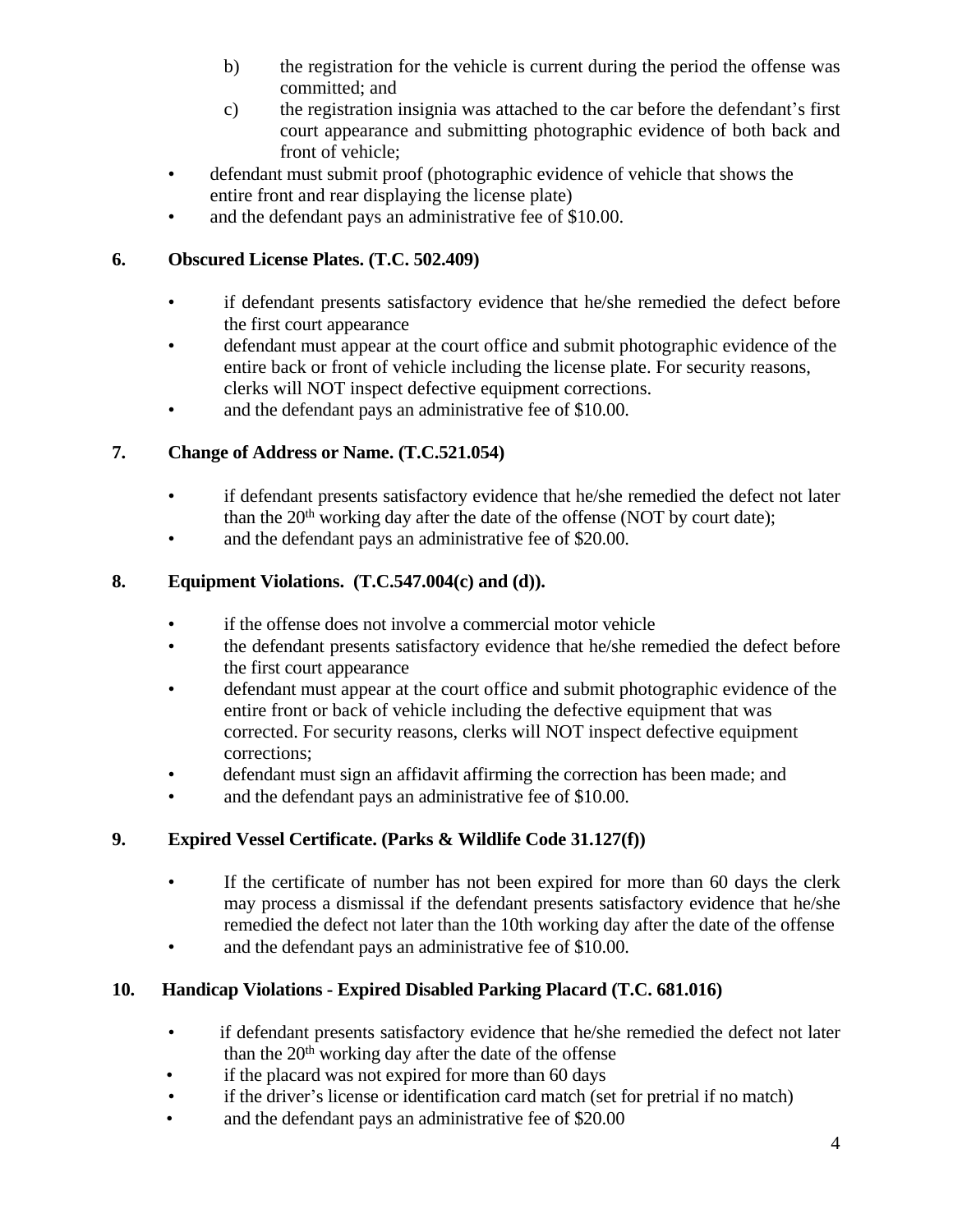#### **STANDING ORDER NO. 2:**

## **DISMISSALS WITHOUT FEE**

The Court Clerks are authorized to process the dismissal of the following offenses upon showing the

requisite proof.

## **1. Proof of Financial Responsibility (Transp. Code, § 601.193)**

- a. Proof of financial responsibility, such as a valid insurance card or insurance policy, upon verification by Court Clerk and completion of verification form;
- b. Premium notices, payment receipts and/or handwritten documents are NOT accepted as proof.
- c. Acceptable proof

i.Any typewritten, company generated proof of insurance coverage containing the following:

- 1. Name and address of insured
- 2. Insurance policy number
- 3. Policy period
- 4. Name and address of insurer
- 5. Make and model of covered vehicle

6.Statement that the insurance coverage meets the minimum standard of liability coverage as required by Texas State law.

*Note:* Insurance policies must cover those who use the vehicle with express or implied permission of the named insured; therefore, even if an individual has a no drivers' license offense, that individual may be covered if he/she was using the insured vehicle with the express or implied permission of the named insured. Transp. Code, §601.076

d. If proof is received is invalid or purchased after the date and time of the violation, the defendant shall be set on next court docket to discuss possible options.

## **2. No Driver's License (Transp. Code, §521.021)**

- a. Upon presentation of a driver's license, valid on the date of the offense.
- b. and the defendant pays an administrative fee of \$10.00.

## **3. Handicap Parking**

- a. Upon presentation of Texas Department of Transportation issued placard that was valid at the time of the original citation;
- b. The last 4 digits of the defendant's driver's license or passenger at time of the citation must match the placard.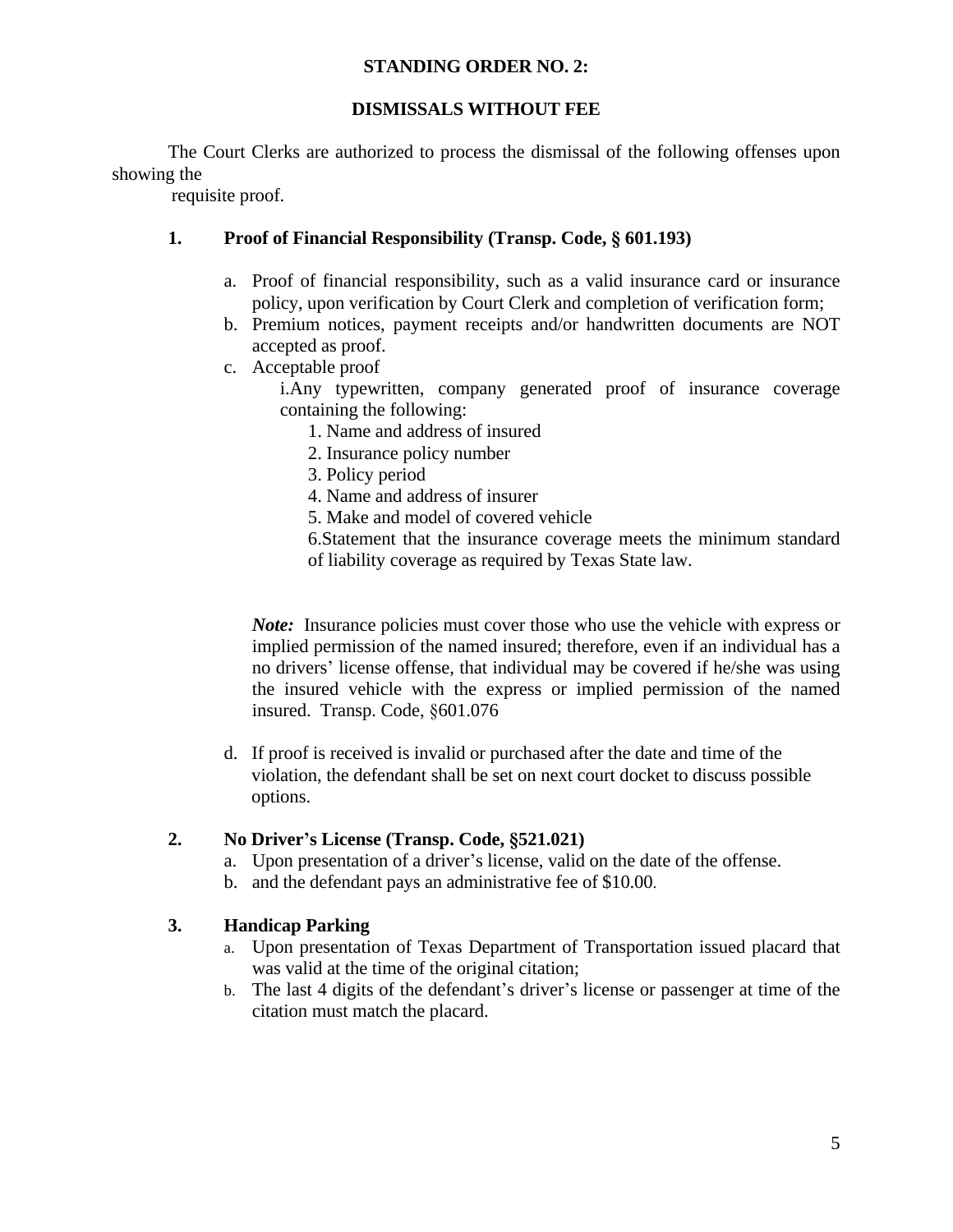## **STANDING ORDER NO. 3:**

## **MOTIONS FOR CONTINUANCE & EX PARTE COMMUNICATIONS**

#### **Motions for Continuance (in accordance with Rule #4)**

- A. Written motions are required, unless a pro se defendant, the attorney for the defense or the state is before the court on the date of court whereupon a verbal motion may be made.
- B. The court, as a matter of policy, will grant one continuance per party without good cause shown.
- C. Subsequent requests for continuance will be on good cause shown, which may include but not be limited to:
	- 1. Pre-existing court dates with appropriate documentation regarding when notified of the conflicting court date.
	- 2. Pre-scheduled vacation dates with no refunds available
	- 3. Conflicting subpoenas for witnesses
	- 4. Conflicting training schedules for witnesses
- D. Motions for continuance shall be filed as soon as practicable and seven (7) days before the court date based upon when party requesting the continuance determines a conflict exists. Motions received the day of or day before the scheduled court date will not be granted unless good cause is shown. All motions shall include certificate of service.
- E. Motions untimely filed, without good cause shown, may be denied by the court. Motions denied and subsequent failure to appear may have the prosecution request that a failure to appear charge be filed, a warrant executed and a bond for new court setting required. A cash bond will be required if the failure to appear occurred on a surety or attorney bond.

#### **Ex Parte Communications**

The Court hereby adopts the Canon 6 (c) (2), Code of Judicial Conduct, as follows:

(2) A justice of the peace or a municipal court judge, except as authorized by law, shall not directly or indirectly initiate, permit, nor consider ex parte or other communications concerning the merits of a pending judicial proceeding. This subsection does not prohibit communications concerning:

- a. uncontested administrative matters,
- b. uncontested procedural matters,
- c. magistrate duties and functions,
- d. determining where jurisdiction of an impending claim or dispute may lie,
- e. determining whether a claim or dispute might more appropriately be resolved in some other judicial or non-judicial forum,
- f. mitigating circumstances following a plea of nolo contendere or guilty for a fineonly offense, or
- g. any other matters where ex parte communications are contemplated or authorized by law.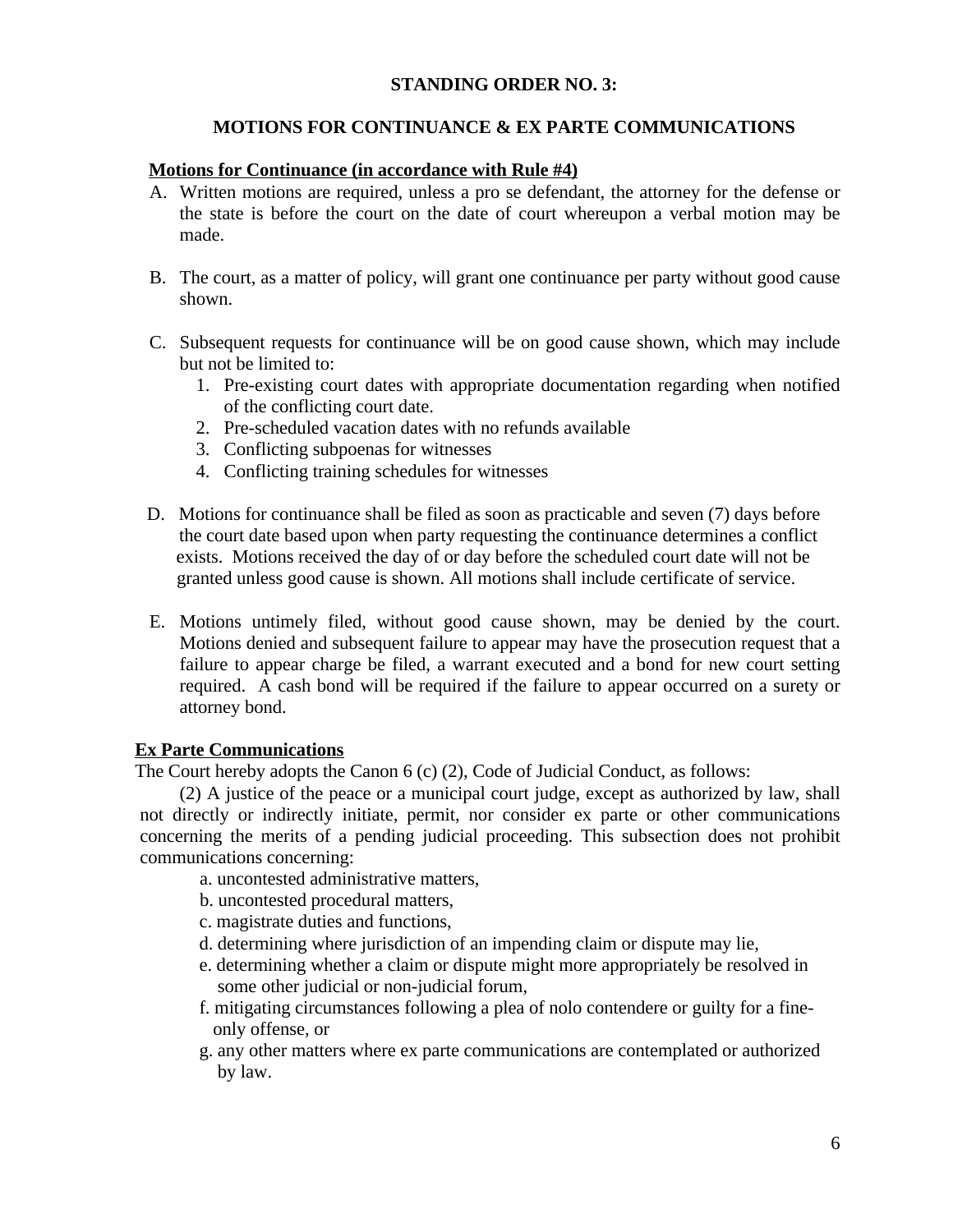#### **STANDING ORDER NO. 4:**

## **JUVENILE AND PARENTAL OBLIGATION: STATUTORY WARNING**

## **Every Juvenile under the age of 17 shall be provided with this notice.**

## **JUVENILE AND PARENTAL OBLIGATION STATUTORY WARNING**

In accordance with Art. 45.057 of the Texas Code of Criminal Procedure, you are hereby advised as follows:

(h) A child and parent required to appear before the court have an obligation to provide the court in writing with the current address and residence of the child. The obligation does not end when the child reaches age 17. On or before the seventh day after the date the child or parent changes residence, the child or parent shall notify the court of the current address in the manner directed by the court. A violation of this subsection may result in arrest and is a Class C misdemeanor. The obligation to provide notice terminates on discharge and satisfaction of the judgment or final disposition not requiring a finding of guilt.

(i) If an appellate court accepts an appeal for a trial de novo, the child and parent shall provide the notice under Subsection (h) to the appellate court.

Upon a failure to appear by a juvenile, the following notice shall be sent to the juvenile.

**WARNING: COURT RECORDS REVEAL THAT BEFORE YOUR 17TH BIRTHDAY YOU WERE ACCUSED OF A CRIMINAL OFFENSE AND HAVE FAILED TO MAKE AN APPEARANCE OR ENTER A PLEA IN THIS MATTER. AS AN ADULT, YOU ARE NOTIFIED THAT YOU HAVE A CONTINUING OBLIGATION TO APPEAR IN THIS CASE. FAILURE TO APPEAR AS REQUIRED BY THIS NOTICE MAY BE AN ADDITIONAL CRIMINAL OFFENSE AND RESULT IN A WARRANT BEING ISSUED FOR YOUR ARREST**.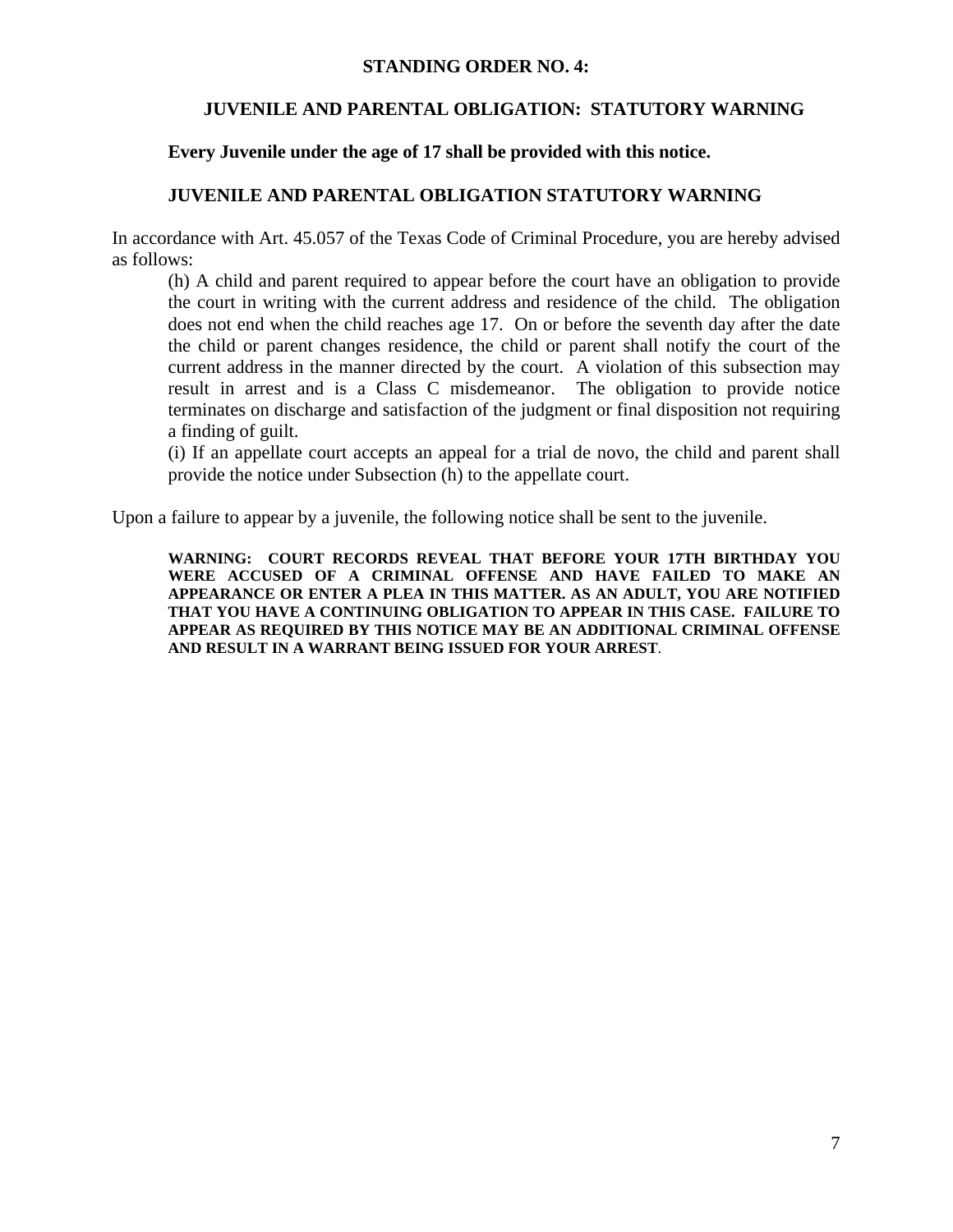## **STANDING ORDER NO. 5:**

## **JUVENILE NOW ADULT (JNA)**

It is Ordered that to protect the interest of justice for Juvenile Violators, the Clerk is to ensure that the subsequent steps are followed in any pending Juvenile Now Adult Case:

- 1. At the time of citation, the officer shall notify the defendant of his or her continuing obligation.
- 2. The Clerk shall properly notify the juvenile, parent, and/or legal guardian of their obligation to appear in court.
- 3. The Clerk shall automatically reset a case one time in the result the defendant and/or the parent fail to appear as a courtesy.
- 4. The Court shall issue a DIC 81 to the Texas Department of Public Safety for suspension of a driver's license if the juvenile fails to appear after the courtesy reset and in compliance with the rules of DIC 81 submissions.
- 5. The Clerk shall mail notice of Continuing Obligation to Appear to the last known address the court has on file.
- 6. The Court shall issue a Non-Secure Custody warrant once the defendant has reached their 17<sup>th</sup> birthday.
- 7. The Clerk shall summons the defendant by certified mail for a Juvenile Contempt Hearing.
- 8. If the defendant fails to appear for the Contempt Hearing, the Clerk shall proceed with the Continuing Obligation to Appear.
- 9. The Clerk shall process a Capias Warrant for Violation of Continuing Obligation. Upon a Prosecutor's motion, the underlying charge shall be dismissed.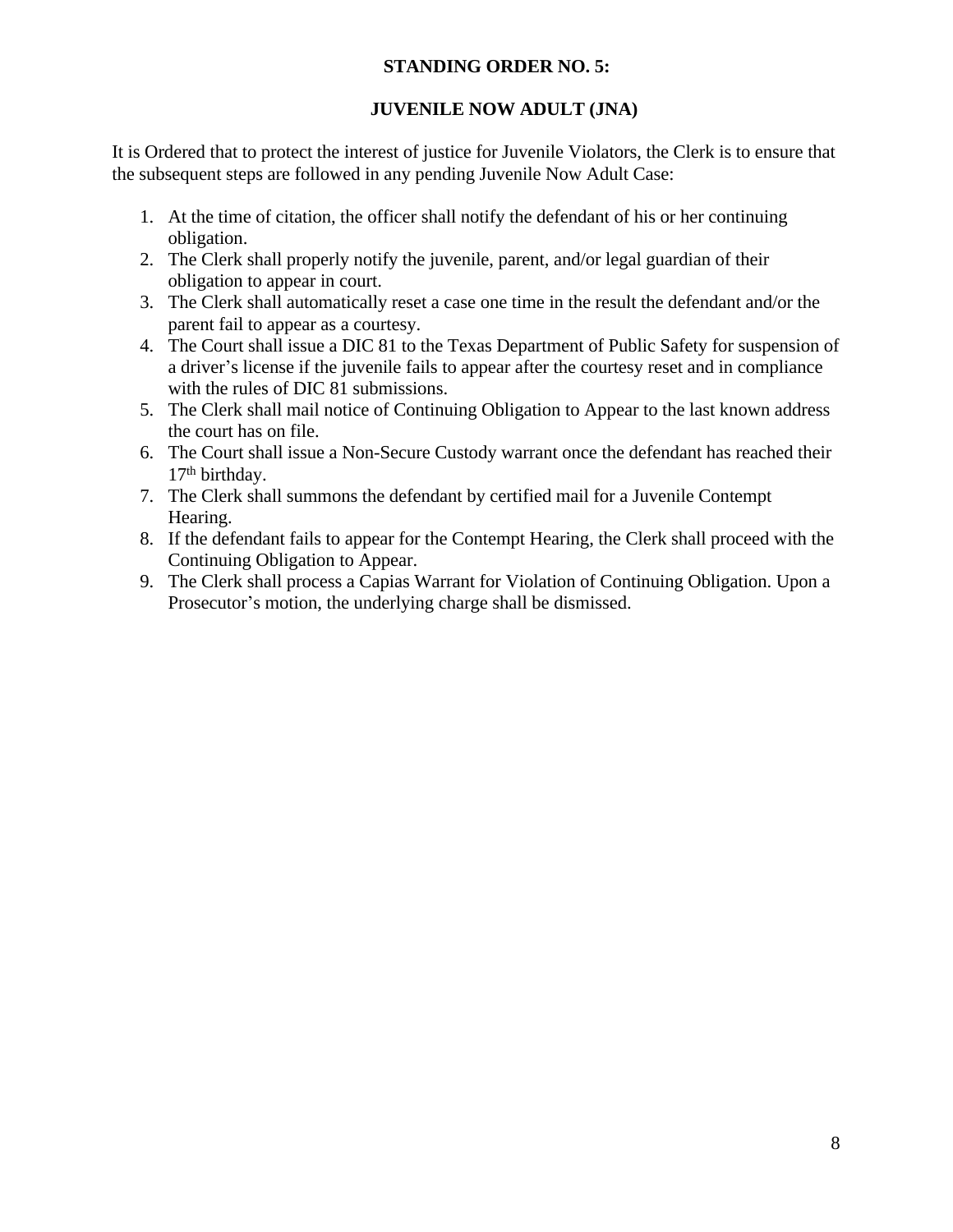#### **STANDING ORDER NO. 6:**

#### **DEFERRED DISPOSITION**

## **PERSONS WITH CDL'S DO NOT QUALIFY AND MAY NOT TAKE DEFERRED DISPOSITION. ANY JUDGMENT PROCESSED IN ERROR WILL BE RESCINDED AND THE DEFENDANT NOTIFIED OF A NEW COURT DATE.**

The Clerk of the Court may process a request for deferred disposition for a moving violation, upon a plea of guilty or no contest and waiver of jury/bench trial, provided the defendant meets the eligibility requirements set forth below.

A financial affidavit may be requested to be completed with the clerk to obtain additional time to pay. A showcause date shall be provided in the event the defendant fails to comply and wishes to show good cause why sentence should not be imposed. If defendant fails to appear or fails to show good cause, sentence may be imposed, that includes the maximum fine plus court costs.

Furthermore, if the defendant fails to appear at the initial show cause hearing then a second hearing will automatically be scheduled mailing to defendant's last known address before a capias pro fine warrant may be issued.

Persons within these categories that request deferred disposition must be set for a pre-trial before the prosecutor for recommendation. All non-moving violations, including but not limited to code violations or penal code violations, must be set for pre-trial before the prosecution for recommendation.

Defendant's may request a one-time extension not to exceed thirty (30 days) to pay all applicable fees if not currently in default on any other court arrangements. The final disposition shall be deferred for 90 days.

A defendant is eligible if:

- 1. Was going less than 30 miles over the speed limit;
- 2. Shows proof of valid driver's license or state-issued ID card;
- 3. Pays applicable courts costs including \$30 special expense fee (or maximum allowed by law if \$30 exceeds), as determined by the Court's fee schedule;
- 4. If is at least 25 years of age;
- 5. Is not the holder of a provisional driver's license (not restricted);
- 6. And is not currently on deferred disposition in the City of Keene.

A defendant is NOT eligible if:

- 1. Holder of a CDL (Commercial Driver's License);
- 2. If the offense occurred in a construction zone or maintenance zone when workers were present;
- 3. Offenses that are exempted from mandatory DSC/MTC;
- 4. Juveniles age 16 and under;
- 5. If was involved in an accident resulting in property damage or personal injury;
- 6. If the offense involves passing a school bus;
- 7. Leaving the scene of an accident;
- 8. Reckless driving;
- 9. If the offense is more than 30 miles over the speed limit;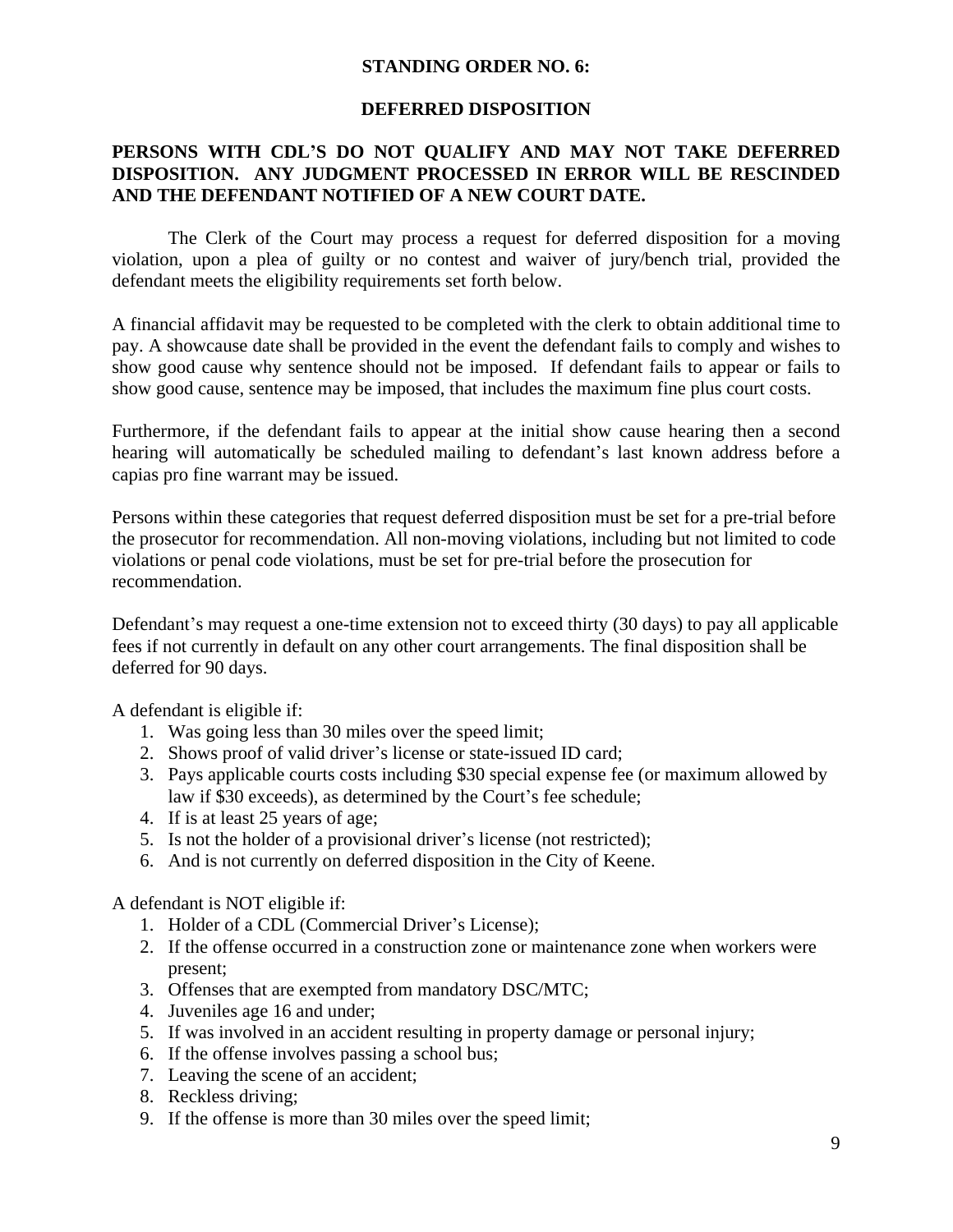- 10. The offense involves a violation of the Alcohol Beverage Code;
- 11. The offense involves personal complaints (assaults, thefts, disorderly conduct, criminal mischief);
- 12. The offense is subsequent charge for the same type of violation (i.e. FMFR, DWLI)

## **Failure to Maintain Financial Responsibility Deferred Disposition Requests**

The Clerk of the Court may process a request for deferred disposition for a failure to maintain financial responsibility violation upon a plea of guilty or no contest, provided:

- Payment of the fine allowed by law and all court costs as the bond for the special expense fee or may request up to  $\frac{60 \text{ calendar days}}{100 \text{ cap}}$  to pay the window fine and additional \$30.00 special expense fee if financially unable to pay at the time the request is made;
- $\bullet$  the term of the deferred disposition is 180 days; and
- submit to the court proof of insurance as required by law showing that the Defendant had continual coverage during the entire deferral period of 180 days.

A Financial Statement may be requested to be completed with the clerk to obtain additional time to pay. A show cause date shall be provided in the event the defendant fails to comply and wishes to show good cause why sentence should not be imposed. If defendant fails to appear or fails to show good cause, sentence may be imposed, that includes the maximum fine plus court costs.

Furthermore, if the defendant fails to appear at the initial show cause hearing then a second hearing will automatically be scheduled mailing to defendant's last known address before a capias pro fine warrant may be issued.

## **Compliance**

It is ordered that upon verification of successful completion of all deferral terms specified in the Order, the Clerk shall present the case to the Judge for dismissal.

## **Payment made before Showcause Hearing**

Clerks may process full payment ONLY if all deferred fees are paid on or before showcause hearing date and reinstate deferred disposition.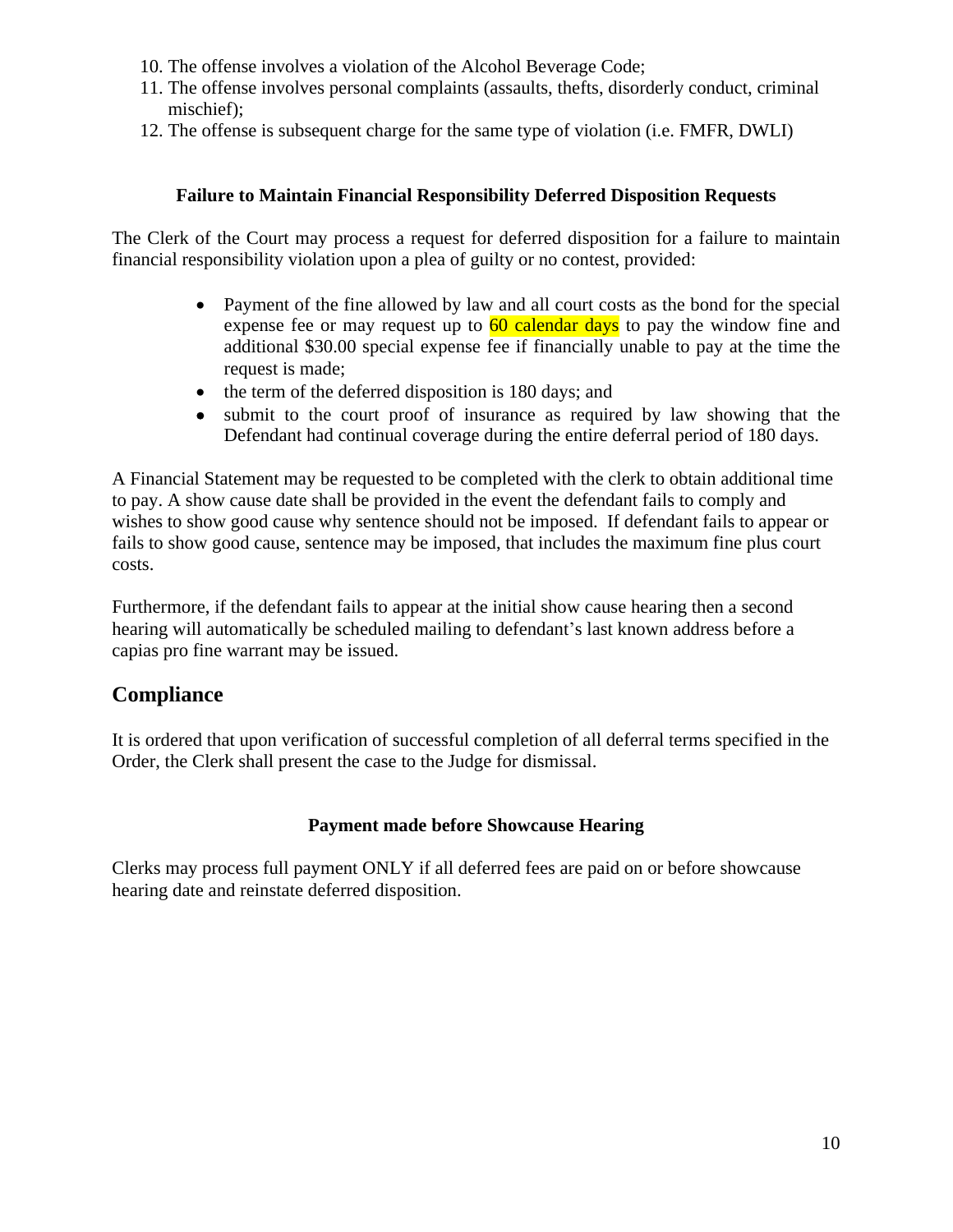#### **STANDING ORDER NO. 7:**

## **FILING WITH COURT**

- 1. A plea of not guilty, guilty or no contest may be made by mail Art. 27.16(b), CCP and 45.013. The Court Clerk may process cases as follows:
	- a. All requests must be made in writing and may be accepted in person, via court email, and fax.
	- b. Upon a plea of not guilty, the individual will be set for a pre-trial with the prosecutor to make any motions, have the procedures and options explained prior to the trial date. If the individual is represented by legal counsel, the matter will be set on the attorney docket.
	- c. Upon a plea of guilty or no contest, and request for disposition, the case may be processed in accordance with the Court's standing order, set for pre-trial or set for a first appearance before the court.
		- 1. Although electronic means of recording or filing documents may be permitted, CCP45.012(b)(2), the court will not accept electronic filings of the following:

Appeal bonds 27.14 letters of appeal

- 2. All communications with the court such as, letters of representation, pleas, requests for disposition, and appeals, must be in writing, signed by an attorney in good standing. Written communications, other than mere transmittal correspondence, will not be accepted by non-attorneys for purposes of proceedings hereunder.
- 3. Appearance and Personal Bonds may be submitted electronically, and the original accepted in person by Clerk or via mail service.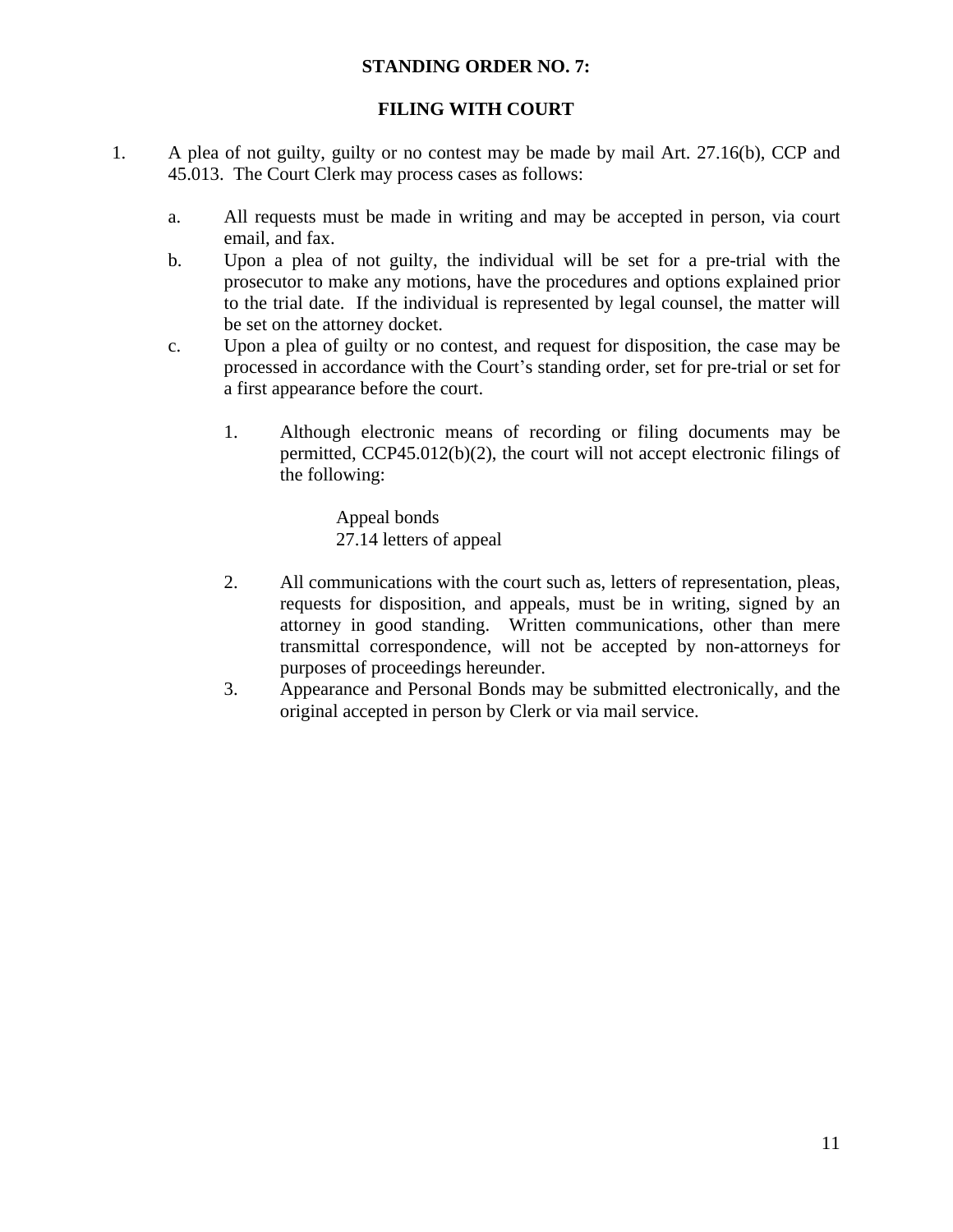## **STANDING ORDER NO. 8:**

## **DRIVING SAFETY COURSE (DSC) and MOTORCYCLE TRAINING COURSE (MTC)**

## **PERSONS WITH CDL'S DO NOT QUALIFY AND MAY NOT TAKE DEFENSIVE DRIVING. ANY JUDGMENT PROCESSED IN ERROR WILL BE RESCINDED AND THE DEFENDANT NOTIFIED OF A NEW COURT DATE.**

DSC-defensive driving safety course MTC-Motorcycle safety course

A person qualifies for the mandatory DSC/MTC if the defendant:

- 1. requests DSC/MTC on or before the answer date printed on the citation;
- 2. pleads guilty or no contest to the charge;
- 3. has not taken DSC/MTC within the preceding 12 months from the date of the offense, for any reason and must sign and affidavit stating such;
- 4. has a valid Texas Driver's License or active duty military ID;
- 5. has current proof of financial responsibility, (i.e. valid insurance)
- 6. is charged with a moving violation, other than speeding 25 miles per hour or more over the posted speed limit. See chart of violations at Texas Administrative Code, 37 TAC §15.89(b);
- 7. and pays the applicable court costs and/or fees.

However, the defendant is NOT entitled to mandatory DSC/MTC if charged with one of the following:

- 1. TC § 545.066: Passing a school bus;
- 2. TC § 550.022 accident involving damage to vehicle;
- 3. TC § 550.023, failure to give or render aid;
- 4. A serious traffic violation, TC §522.003(25)
	- a. driving in excess over 15 m.p.h. over the speed limit;
	- b. reckless driving; improper or erratic lane change;
	- c. traffic violation resulting in fatal accident;
	- d. or following too closely.
- 5. TC § 542.404, construction or maintenance work zone,
- 6. violation of § 522.011 (license or permit required);§ 522.042 (commercial driver's license endorsement); § 522.015 (license or permit issued by another jurisdiction)

If no notice of the right to take DSC/MTC is contained on the citation issued, then the right to take DSC/MTC shall be extended until the defendant is notified of that right. Further, the Court shall notify a defendant charged with a misdemeanor under Transp. Code, § 472.022 (obeying warning signs and barricades) or  $\S 729.001(a)(3)$  (minor's violation of traffic laws) of the defendant's right to take DSC/MTC.

The defendant has 90 days to complete the DSC/MTC and submit to the Court a uniform Certificate of Completion (or verification with MTC), an Affidavit stating that the defendant is not taking a course under this section or has not completed a course under this section that is not shown on the person's driving record, and the person's driving record.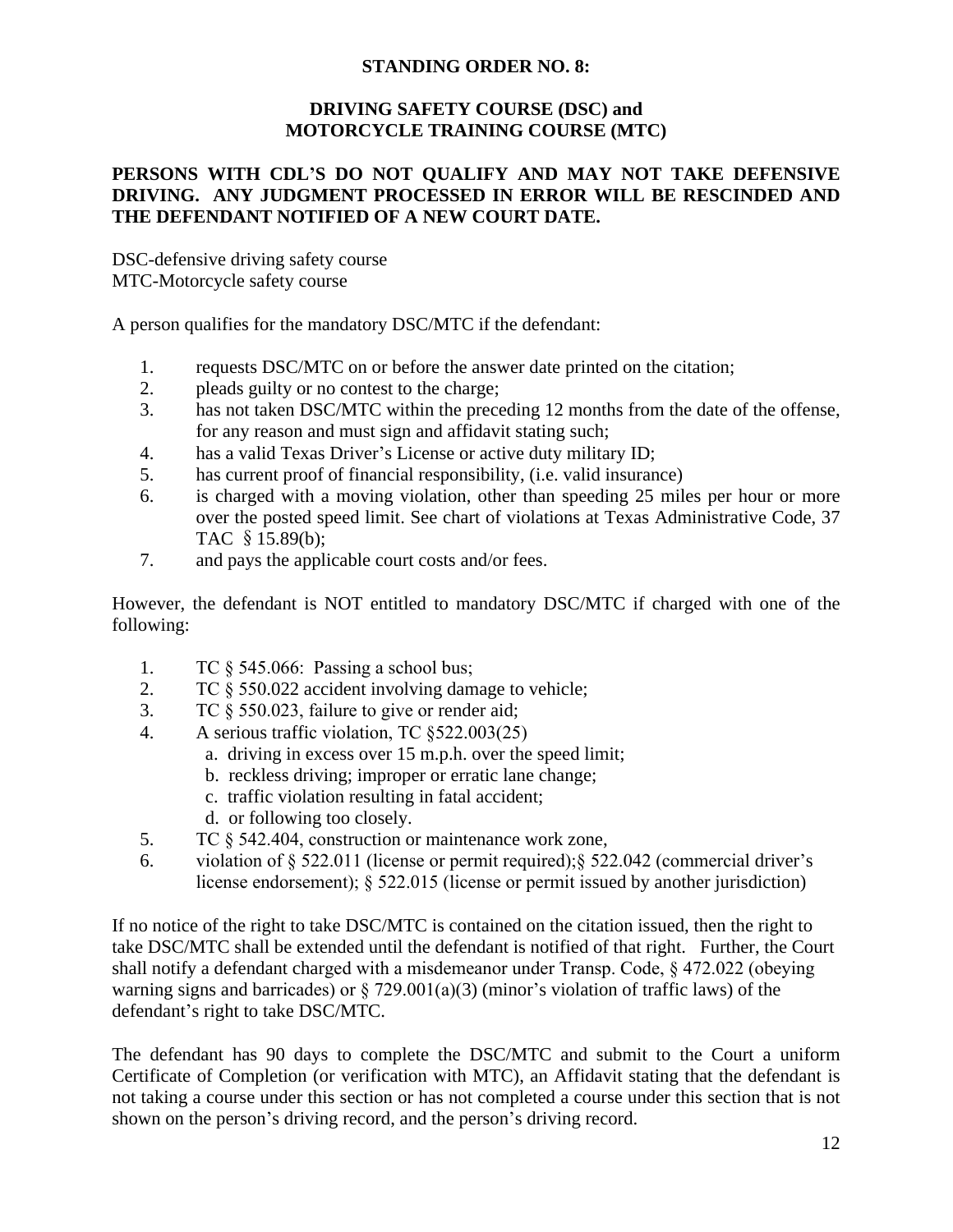## **Compliance**

It is ordered that the Clerk may accept proof of completion of DSC/MTC as follows:

- 1. by window or by mail service;
- 2. presenting a signed uniform course completion certificate that states "Court Copy" and that the course was taken for Keene Municipal Court;
- 3. a certified driving record from the Texas Department of Public Safety;
- 4. and both documents reflecting a date of issuance after the date the Court granted DSC/MTC and prior to the due date.

If a defendant fails to comply with the terms and conditions of the DSC/MTC deferred judgment, the court clerk shall send notice to the defendant of the failure to comply and require that the defendant appear at the time and place stated in the notice to show cause why the evidence was not timely submitted to the court. Furthermore, if the defendant fails to appear at the initial show cause hearing then a second hearing will automatically be scheduled mailing to defendant's last known address before a capias pro fine warrant may be issued.

If the defendant fails to appear at the show cause hearing or appears but does not show good cause for the failure to comply, the court shall enter an adjudication of guilt and impose sentence. If good cause is shown, the Court may grant an extension to present the uniform certificate or verification of course completion. NO EXTENSION WILL BE GRANTED TO TAKE DSC OR MTC without Judge's approval.

If the defendant appears prior to the show cause hearing or prior to capias pro fine issued and presents a uniform course completion certificate and driving record that indicates the course was completed during the time originally ordered, the clerk may refer the paperwork to the Judge for consideration.

If the defendant presents proof of completion prior to the date the Court grants DSC/MTC the clerk shall refer the defendant to be scheduled on the next available court docket for the Judge to consider.

## **The law requires that persons that are under the age of 25 who receive moving violations and wish to keep it off their driving record, must take DSC**.

The person may take:

- a. The mandatory DSC if they meet the state law qualifications; or
- b. May take deferred disposition with DSC, fee as the bond, if they don't meet the statutory requirements, upon pre-trial with prosecutor.

Juveniles under the age of 17 must appear in court to exercise this option**.**

## **This order is intended to comply with the requirements of Art 45.0511, CCP, as amended, and shall be so enforced and interpreted.**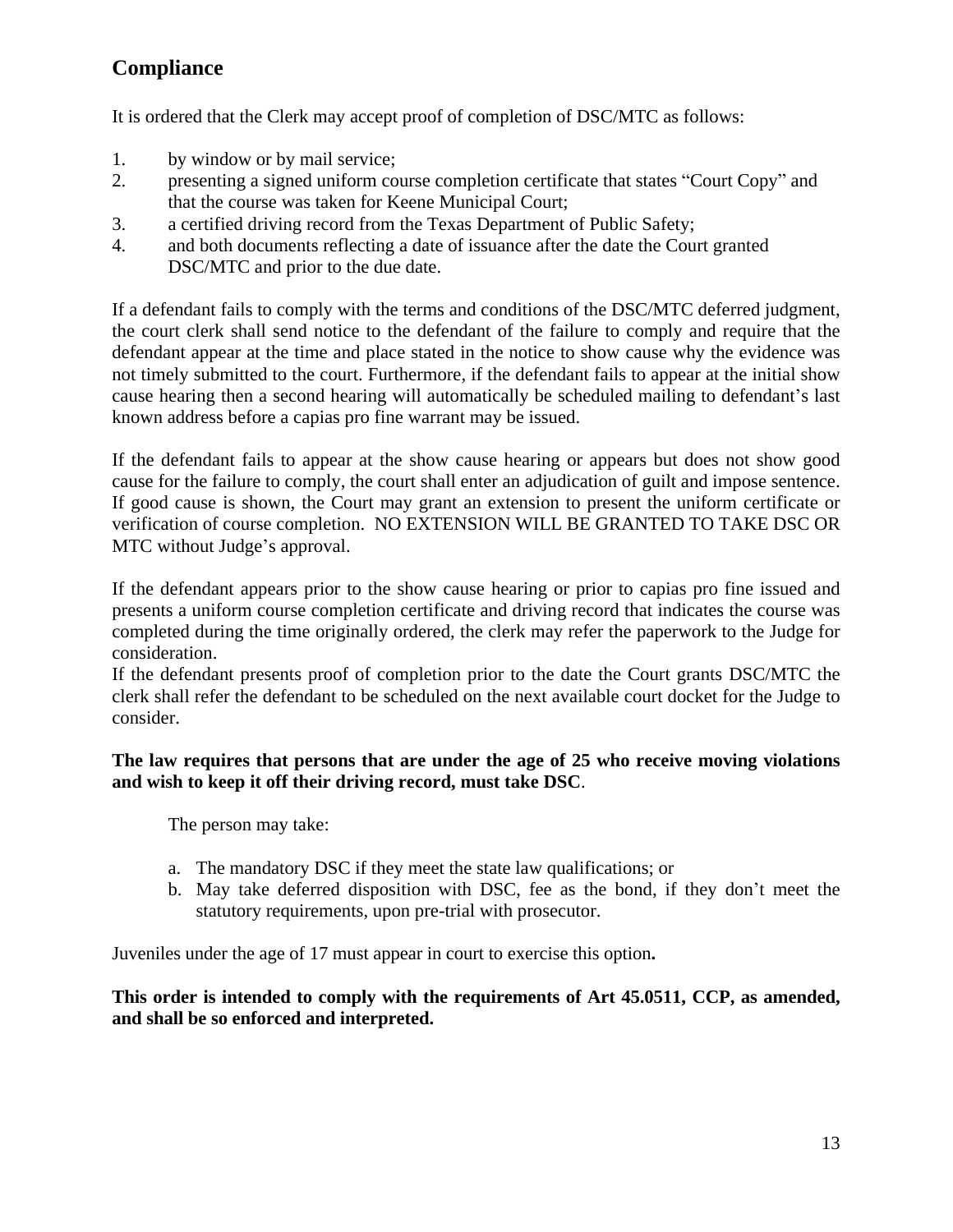## **STANDING ORDER NO. 9:**

## **PAYMENT PLANS**

Upon a plea of guilty or no contest, and waiver of jury/bench trial, the Court Clerk may process a payment plan upon the following terms:

- 1. Defendant must not currently be in default on any pre-existing time payment plan;
- 2. Defendant must submit proof of valid driver's license or state issued ID;
- 3. Completion of a financial affidavit and subject to verification;
- 4. Interview may be conducted based on the information provided to determine eligibility to pay by the clerk. Amount of payments may be determined by the clerk as deemed necessary based on defendant's financial situation outline by the Judge;
- 4. Payment of the initial \$50.00-\$100.00 as determined by clerk review;
- 5. Payments on the balance shall be monthly payable on same day of each consecutive month;
- 6. the \$25.00 time-payment fee for each case on the payment plan;
- 7. the defendant must sign the installment agreement and be given a copy of the agreement;
- 8. if the defendant defaults:
	- a. may make one-time adjustment of the due date OR
	- b. allow the defendant to pay all past due amounts to catch up the payment plan.

| <b>Amount Owed</b>                           | <b>Payment Period</b>                                                |
|----------------------------------------------|----------------------------------------------------------------------|
| \$100.00                                     | Due at time of request or may request 30<br>days for initial payment |
| Balance broken down over<br>monthly payments | Defendant pays monthly as agreed                                     |

If defendant claims he/she cannot make the payments in accordance with this order and requests alternative options to pay or requests indigent hearing, the clerk shall set for an indigent hearing on the next available docket.

The defendant must:

- 1. Complete in full the financial affidavit
	- a. Submitting false information to the Court constitutes the crime of tampering with a governmental record, punishable by incarceration and/or imposition of a fine (Sect.37.10 P.C.)
	- b. Form found online or picked up at above address and may be brought to scheduled hearing date to ensure defendant has adequate time to complete form.
- 2. Defendant is required to bring all documentation that supports their request. Copies will remain in case file.
	- a. Failure to bring all documentation to hearing SHALL result in hearing being DENIED.
	- b. Examples might include, but not limited to:
		- i. Bank statements, tax returns, paycheck stubs (last 3), spouse's paycheck stubs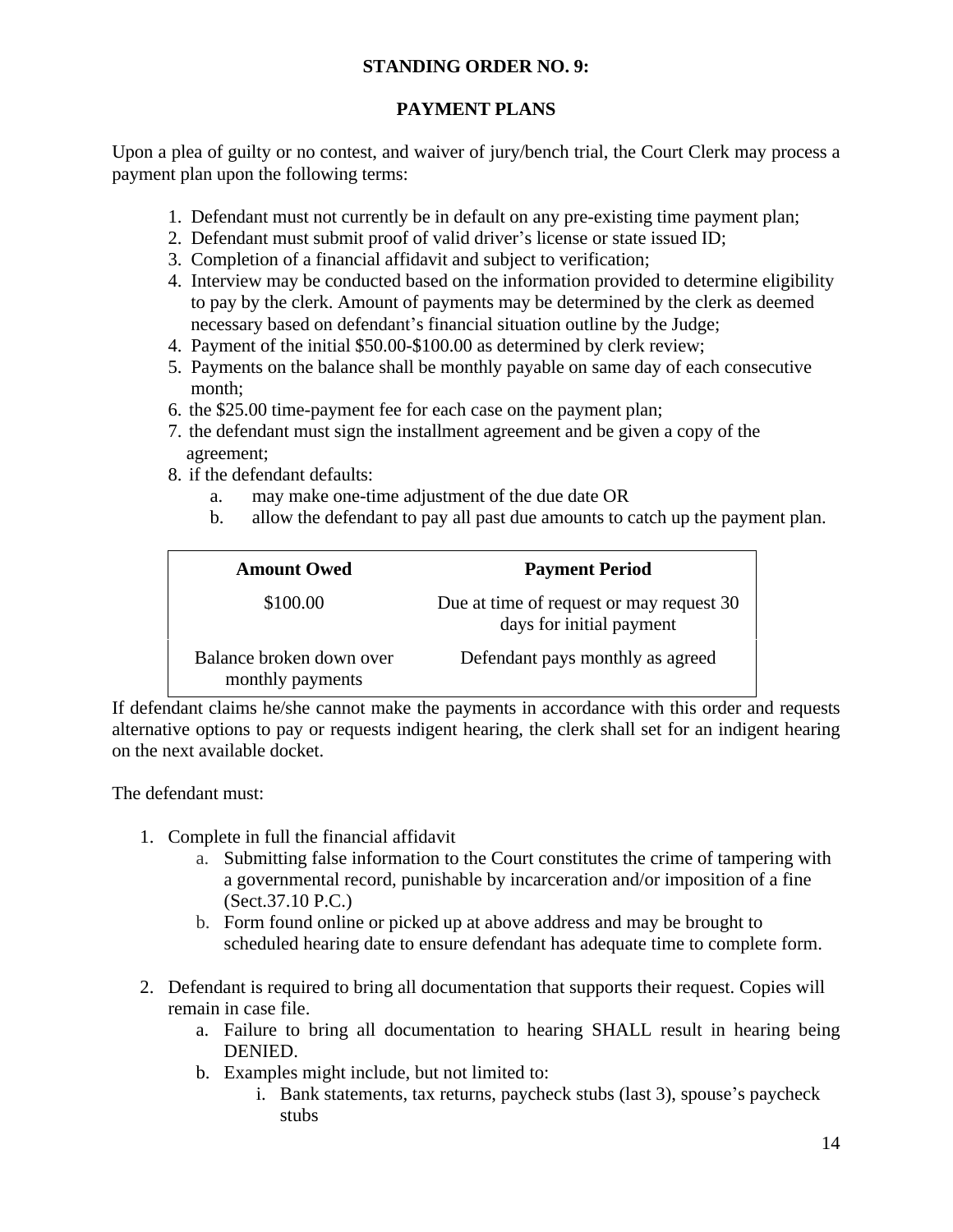- ii. Unemployment verification;
- iii. Proof of all government assistance (SSI, food stamps, housing assistance, disability);
- iv. Receipts for items listed on page 2 of financial affidavit that was completed;
- v. If student, proof of hours and financial aid statements

If a Defendant cannot make the payments in accordance with the Order, due to changed circumstances, the clerks are authorized to set the Defendant on an indigent/show cause docket, with the proper forms and instructions, to allow the opportunity to assess the current financial situation of the defendant. In the interim, the Defendant is encouraged to make periodic payments in the amount he/she believes they can afford to make, to reduce the amount outstanding and provide the court with additional evidence of the amount they are able to pay, all of which will be taken into consideration at the time of the hearing.

The clerk shall prepare the Order and Judgment for the Defendant to sign and forward it to the Judge for approval and signing.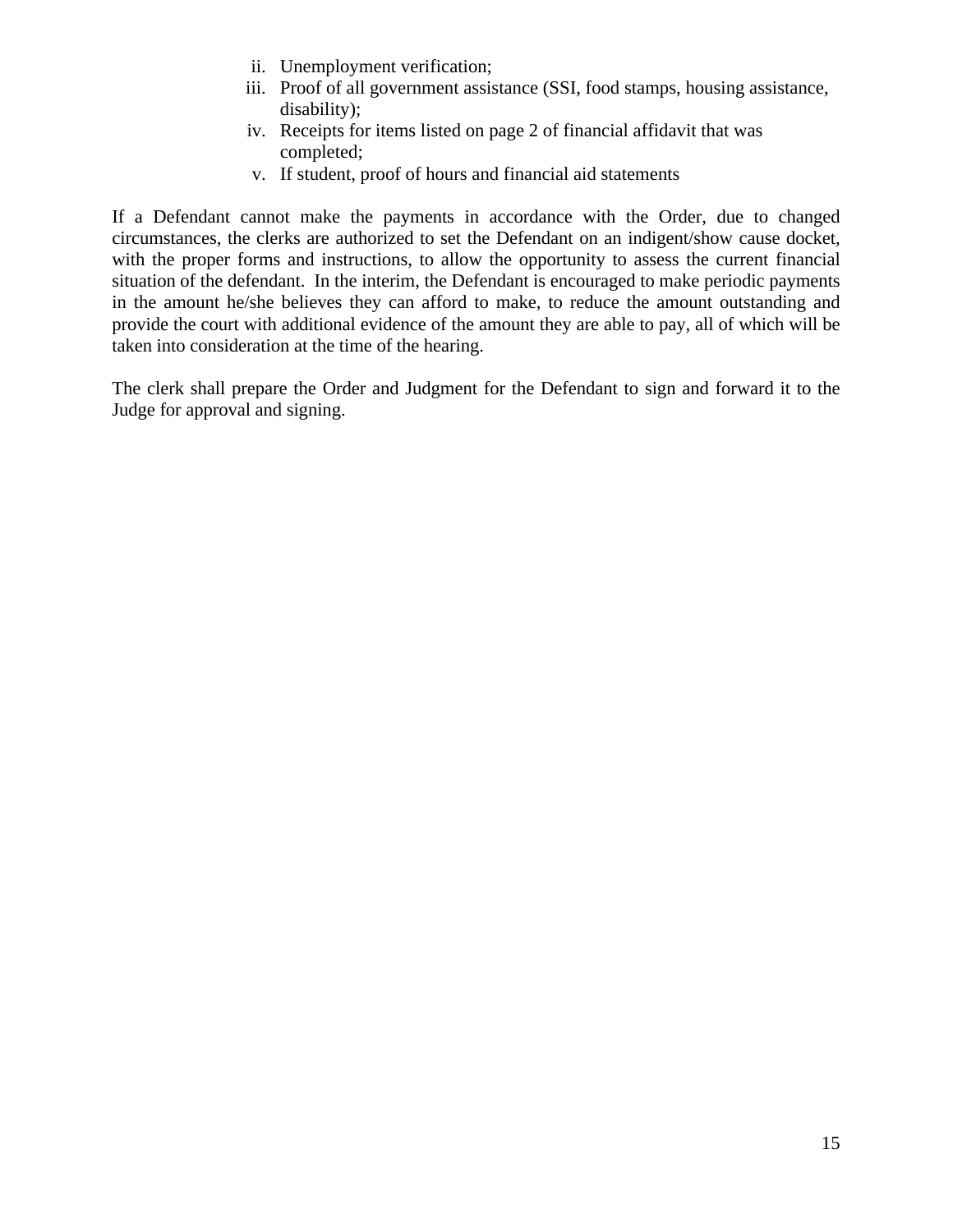#### **STANDING ORDER NO. 10:**

#### **FINES**

It is ordered that the fines as set forth in the approved fine schedule shall be assessed upon a finding of guilty or no contest for the stated violations.

It is ordered that Late Appearances shall be changed to the status of NS (Pending Warrant Status) for a 10-day grace period after the final notice date is missed. The window fine shall remain in effect until a warrant is signed by the Judge.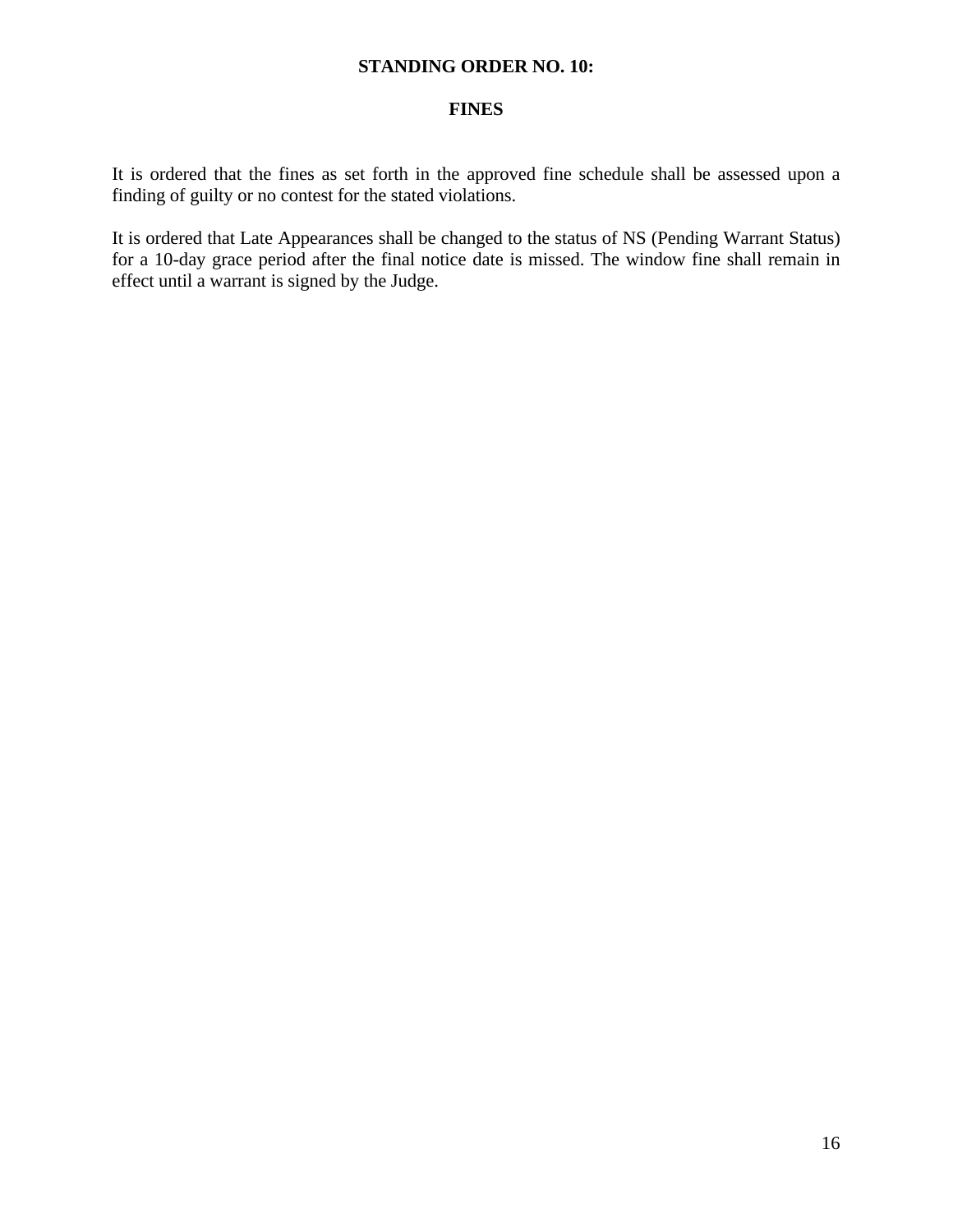## **STANDING ORDER NO. 11:**

#### **EXTENSIONS**

Upon a plea of guilty or no contest, and waiver of jury/bench trial, the Court Clerk may process an extension upon the following terms:

- 1. Defendant must sign the extension judgment and be given copy;
- 2. Defendant must submit proof of valid driver's license or state issued ID;
- 3. Defendant is given 30 calendar days to submit the payment.
- 4. If the defendant defaults:
	- a. May request a monthly payment plan in accordance with Standing Order #9

If defendant claims he/she cannot make the payments in accordance with this order and requests alternative options to pay or requests indigent hearing, the clerk shall set for an indigent hearing on the next available docket.

The defendant must:

- 1. Complete in full the financial affidavit
	- a. Submitting false information to the Court constitutes the crime of tampering with a governmental record, punishable by incarceration and/or imposition of a fine (Sect.37.10 P.C.)
	- b. Form found online or picked up at above address and may be brought to scheduled hearing date to ensure defendant has adequate time to complete form.
- 2. Defendant is required to bring all documentation that supports their request. Copies will remain in case file.
	- a. Failure to bring all documentation to hearing SHALL result in hearing being DENIED.
	- b. Examples might include, but not limited to:
		- i. Bank statements, tax returns, paycheck stubs (last 3), spouse's paycheck stubs
		- ii. Unemployment verification;
		- iii. Proof of all government assistance (SSI, food stamps, housing assistance, disability);
		- iv. Receipts for items listed on page 2 of financial affidavit that was completed;
		- v. If student, proof of hours and financial aid statements

If a Defendant cannot make the payments in accordance with the Order, due to changed circumstances, the clerks are authorized to set the Defendant on an indigent/show cause docket, with the proper forms and instructions, to allow the opportunity to assess the current financial situation of the defendant. In the interim, the Defendant is encouraged to make periodic payments in the amount he/she believes they can afford to make, to reduce the amount outstanding and provide the court with additional evidence of the amount they are able to pay, all of which will be taken into consideration at the time of the hearing.

The clerk shall prepare the Order and Judgment for the Defendant to sign and forward it to the Judge for approval and signing.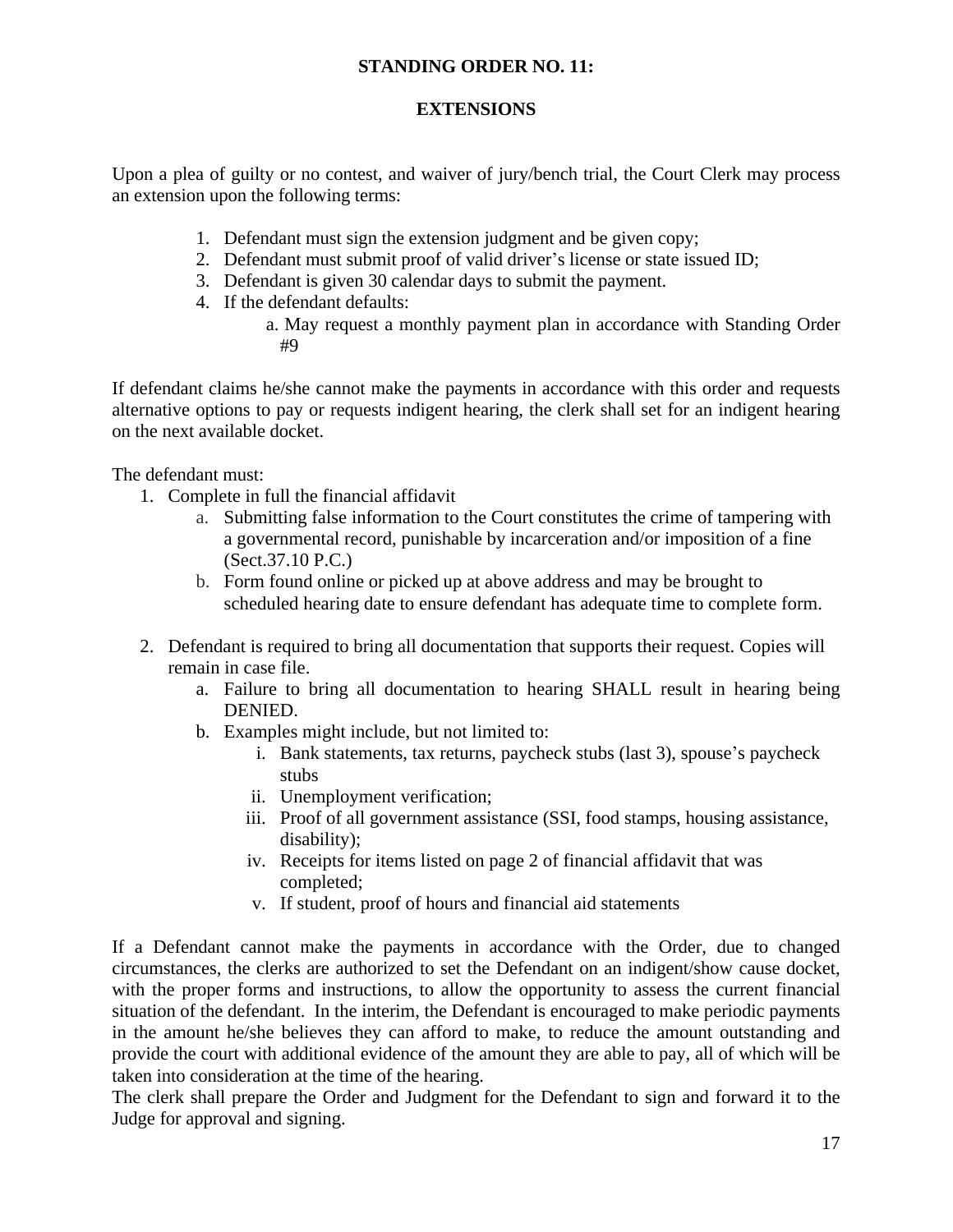## **STANDING ORDER NO. 12:**

## **FAILURE TO APPEAR/VOLUNTARY WRITTEN PROMISE TO APPEAR**

If a defendant has failed to timely appear in court to properly dispose of his/her case at the initial court setting the clerk shall:

- 1. By regular mail to defendant's last known address, send the following notification:
	- a. Including the date and time the defendant must appear (minimum of 30 days out);
	- b. Including the name and address of the court;
	- c. Providing information regarding alternatives to full-payment;
	- d. And providing information on the consequences of the defendant's failure to appear.
- 2. If the defendant has failed to appear at initial court setting and to the second and final notification as required, the clerk shall mail by regular mail a pre-warrant courtesy notice providing ten (10) calendar days for the defendant to respond. If the defendant fails to respond to pre-warrant notice, then an arrest warrant may be issued.

The clerk is authorized to process the case as provided when the defendant subsequently appears:

- 1. Disposes of the failure to appear/violation of promise to appear charge by a plea of guilty or no contest and either pays in full or establishes a payment arrangement with the Court; OR
- 2. Upon a plea of not guilty, posts an attorney, surety, or cash bond and sets a court date on the charge.

## **FAILURE TO APPEAR AT SHOWCAUSE HEARING**

**IT IS ORDERED** that when a Defendant fails to comply with the terms of a Deferred Disposition, Driver Safety Course, Installment Agreement (payment plan) or any other Court Agreement, they shall be placed on a Show Cause docket. If the Defendant fails to appear for said Show Cause hearing, their Deferred Disposition, Driver Safety Course, Installment Agreement (payment plan) or Court Agreement, shall be revoked and a final judgment shall be entered.

**IT IS FURTHER ORDERED** that the Court Clerk shall give the Defendant a 30-day notice to pay any fine/fees due before a Capias Pro Fine is issued mailed to defendant's last known address.

## **STANDING ORDER NO. 13:**

## **CONVICTION WITH PROSECUTION MOTION (WITH COURT COSTS)**

Upon the Motion of the Prosecutor, and receipt of a plea of guilty or no contest, the Court Clerk is authorized to process the conviction of the following offenses upon showing the requisite proof, with court costs.

Fail to Change Address on Drivers' License (Transp. Code, §521.054)

Upon proof of change of address within 10 days of date of offense or before the defendant's court appearance, whichever is later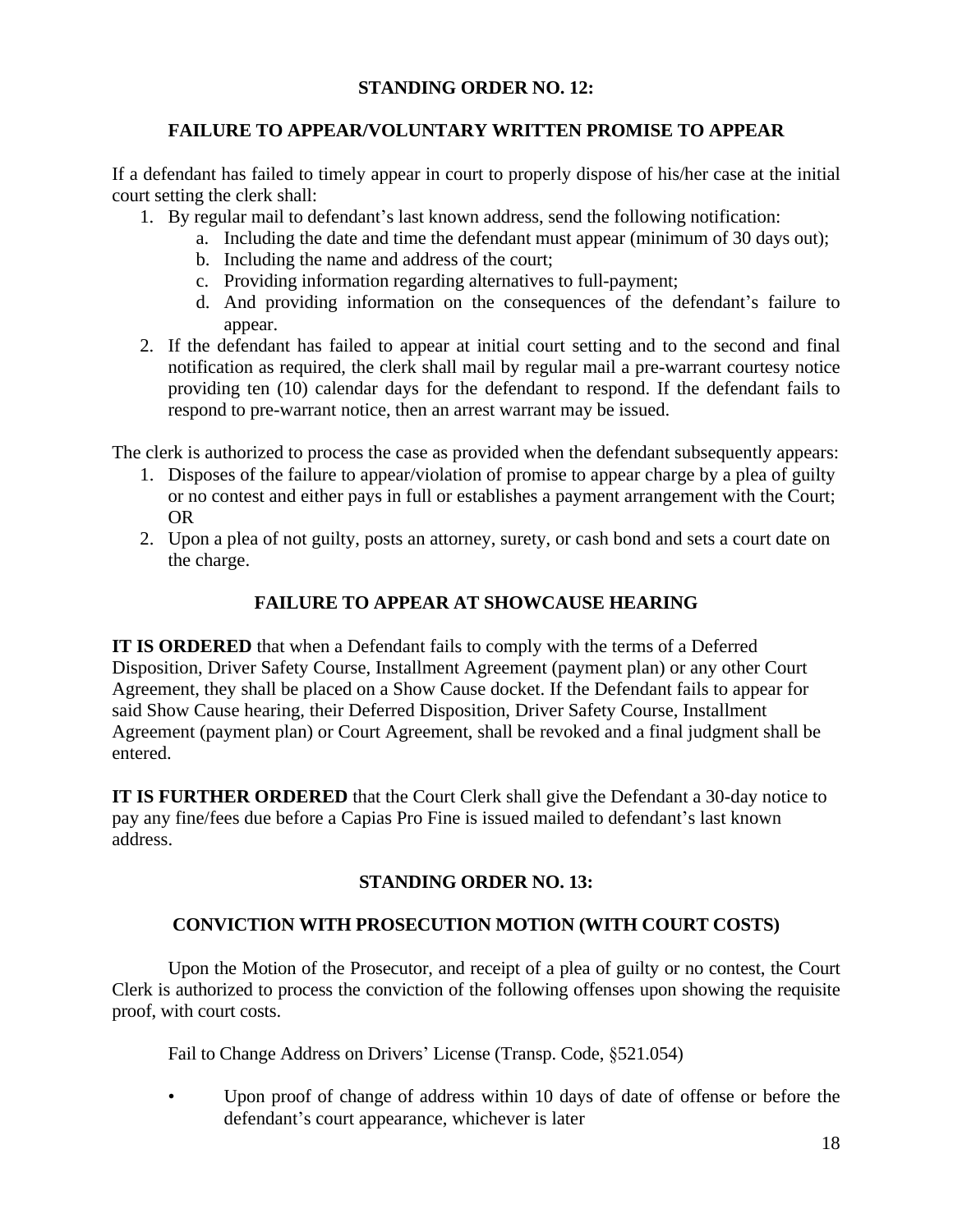#### **STANDING ORDER NO. 14:**

#### **PRE-TRIAL CONFERENCES**

Any defendant requesting a jury trial, or as otherwise specified herein, must be set for a pre-trial conference with the prosecutor. The defendant must be advised that all pre-trial motions and discovery requests must be made at that time before the Court.

Any defendant who requests a jury trial must be advised that failure to appear on the night of trial will cause the assessment against the defendant of the costs of impaneling the jury, unless good cause is shown to the Court, pursuant to Article 45.251 of the Texas Code of Criminal Procedure.

A pre-trial with the prosecutor may be reset once without agreement of the prosecutor. Thereafter, resets will only be granted upon agreement of the prosecution, or for good cause shown to the Court.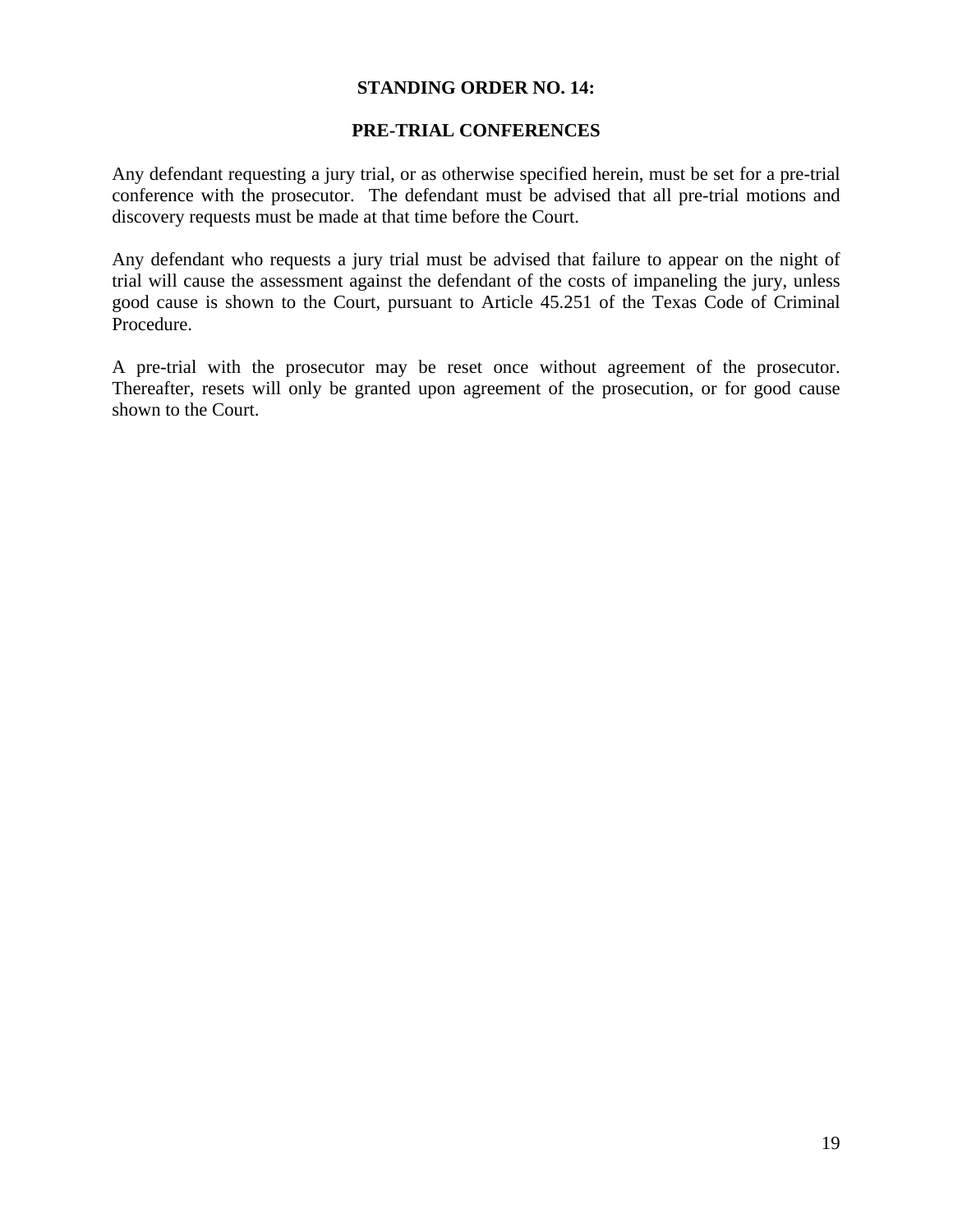#### **STANDING ORDER NO. 15:**

#### **TIME SERVED/JAIL CREDIT**

The Court may grant time served/jail credit for every 24 hours spent in jail on City citation or warrants. Defendant must be set for a court date and bring proof of time served on city warrants or may submit request form with proof of time served from the entity incarcerated and Judge will consider.

#### **STANDING ORDER NO. 16**

## **CAPIAS PRO FINE WARRANTS**

Upon Defendant's presentation of self at the Court Clerk's window, the clerks may process a modified judgment or process the case as follows:

- 1. Paid in Full, upon receipt of full payment of the amount due and owing;
- 2. Defendant may pay half immediately and the balance within 30 days;
- 3. Warrants shall be recalled from active status and from Dispatch and regional if applicable.
- 4. Turn themselves into jail for magistration;
- 5. If defendant claims ineligible to pay or request alternative method to pay outstanding fines, then they shall be set on indigent docket.

## **ALIAS WARRANTS**

Upon Defendant's presentation of self at the Court Clerk's window, the clerks may process the payment, process bond, clear warrant, or set up payment plan as follows:

- 1. Paid in Full, upon receipt of full payment of the amount due and owing;
- 2. Warrants shall be recalled from active status, dispatch, and regional if applicable;
- 3. Upon posting of a bond:
	- a) clerk shall review bond for accuracy and completion
	- b) the warrant shall be recalled
	- c) shall date-stamp each bond
	- d) clerk shall mail out notice if applicable to all parties required to receive notice of hearing date.
- 4. Turn themselves into jail for magistration;
- 5. If defendant claims ineligible to pay or request alternative method to pay outstanding fines, then they shall be set on indigent docket for Judge to determine alternative options eligibility.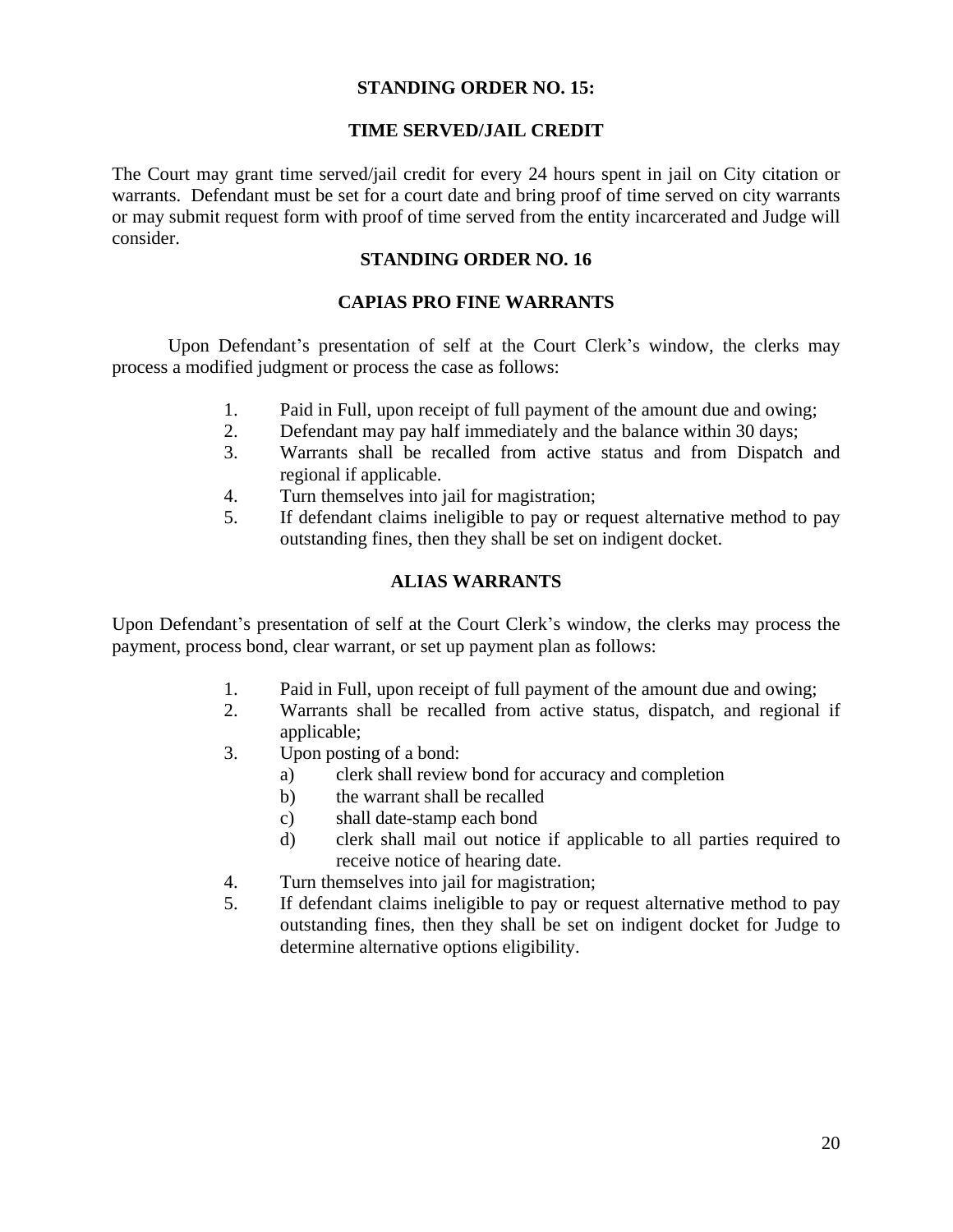## **STANDING ORDER NO. 17:**

## **WARRANT PAYMENT PLAN**

Upon a plea of guilty or no contest, and waiver of jury/bench trial, the Court Clerk may process a payment plan upon the following terms for alias warrants (Note: This does not apply to capias pro fine warrants):

- 1. Completion of a financial affidavit;
- 2. All payment plans are subject to \$25 TPP fee if not paid by the 31<sup>st</sup> day;
- 3. **Defendant must pay half of total owed immediately**;
- 4. Warrants shall be recalled from active status and from Dispatch;
- 5. Payments on the balance shall be spread over monthly payments of \$100.00.

| <b>Amount Owed</b>                                           | <b>Payment Period</b>               |
|--------------------------------------------------------------|-------------------------------------|
| Half of total owed.                                          | Due at time of request              |
| Balance broken down at a \$100<br>a month until paid in full | Defendant pays monthly as<br>agreed |

If defendant claims he/she cannot make the payments in accordance with this order and requests alternative options to pay or requests indigent hearing, the Court Clerk may process the case work, indicating the plea of guilty or no contest, waiver of bench/jury trial, payment due within 30 days, and a hearing set:

- 1. Complete in full the financial affidavit
	- a. Submitting false information to the Court constitutes the crime of tampering with a governmental record, punishable by incarceration and/or imposition of a fine (Sect.37.10 P.C.)
	- b. Form found online or picked up at above address and may be brought to scheduled hearing date to ensure defendant has adequate time to complete form.
- 2. Defendant is required to bring all documentation that supports their request. Copies will remain in case file.
	- a. Failure to bring all documentation to hearing SHALL result in hearing being DENIED.
	- b. Examples might include, but not limited to:
		- i. Bank statements, tax returns, paycheck stubs (last 3), spouse's paycheck stubs
		- ii. Unemployment verification;
		- iii. Proof of all government assistance (SSI, food stamps, housing assistance, disability);
		- iv. Receipts for items listed on page 2 of financial affidavit that was completed;
		- v. If student, proof of hours and financial aid statements

If a Defendant cannot make the payments in accordance with the Order, due to changed circumstances, the clerks are authorized to set the Defendant on an indigent/show cause docket, with the proper forms and instructions, to allow the opportunity to assess the current financial situation of the defendant. In the interim, the Defendant is encouraged to make periodic payments in the amount he/she believes they can afford to make, to reduce the amount outstanding and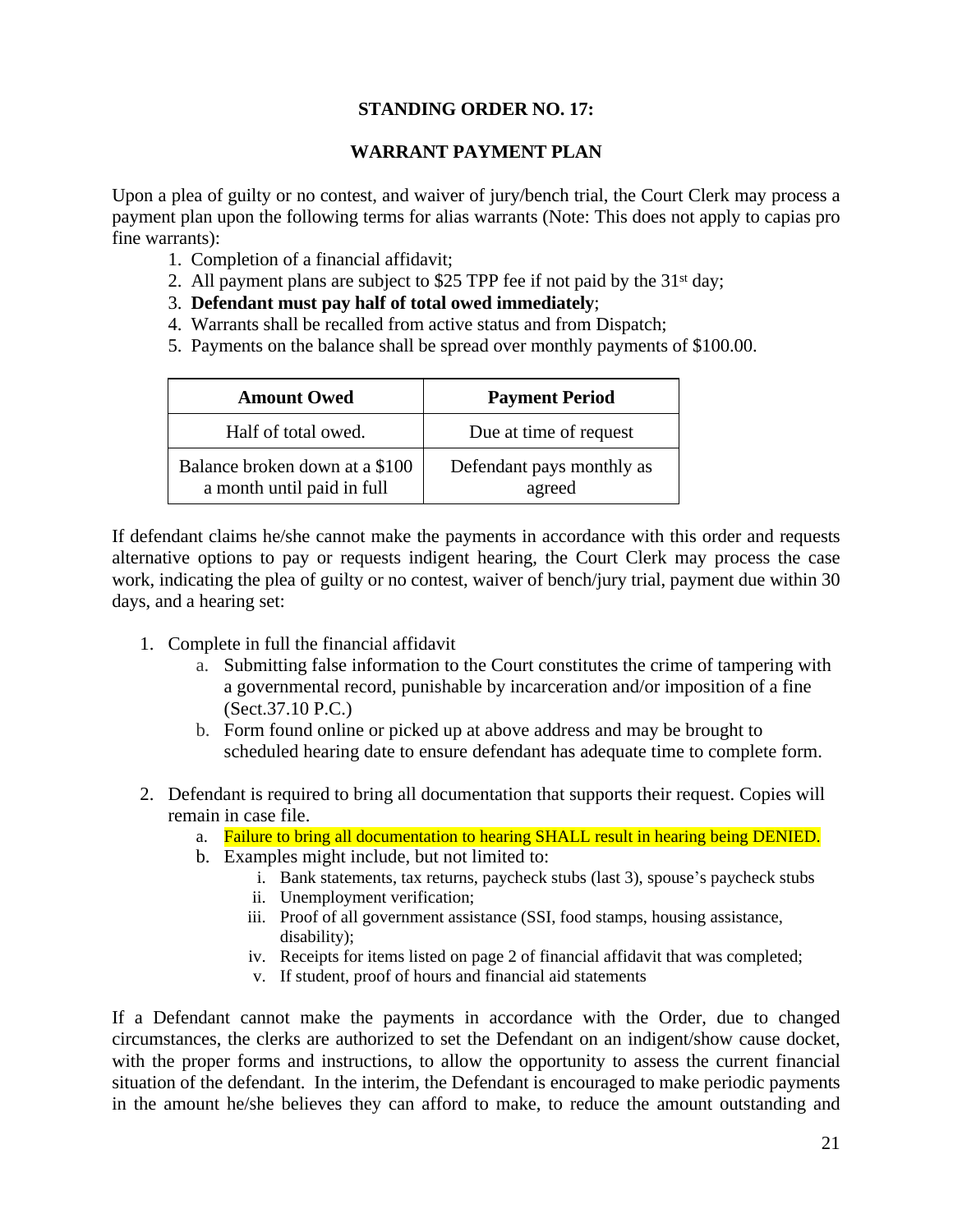provide the court with additional evidence of the amount they are able to pay, all of which will be taken into consideration at the time of the hearing.

#### **STANDING ORDER NO. 18:**

#### **MODEL RULES OF DECORUM ADOPTED**

All persons who appear before Court must adhere to the model rules of decorum which are hereby adopted. See Rules of the court No. 11.

#### **STANDING ORDER NO. 19:**

#### **ADMONISHMENT REGARDING MISDEMEANOR ASSAULT FAMILY VIOLENCE**

**SB 1236** – Effective 9/1/09.

Requires that certain citations issued for a Class C misdemeanor contain a prominently printed admonishment stating the defendants convicted of certain offenses constituting family violence are prohibited from possessing or purchasing firearms and advising defendants with questions to consult with an attorney. Requires a court to issue the same admonishment to a defendant charged with a misdemeanor involving family violence before accepting a plea of guilty or no contest. Provides that the citation serves as this admonishment if the defendant is charged with a misdemeanor punishable by fine only. Removes the requirement under current law that the court must admonish a defendant at arraignment, prior to accepting a plea of guilty or no contest, regarding possession of ammunition or purchase of a firearm if the defendant is convicted of a misdemeanor involving family violence. See Arts. 14.06(b); 26.13(a); and 27.14(e), Code of Crim. Proc.

#### **STANDING ORDER NO. 20:**

#### **COURT RECORDS AND SECURITY**

The Clerk of the Court is the custodian of all records pertaining to the Court and shall take reasonable steps to maintain the security of the records including, without limitation, securing records in a locked file, compartment, storage area or room when the Clerk of the Clerk's designee is away from the Court premises for an extended time. No records may be removed from the Clerk's office without oral or written permission from the Clerk, the Clerk's designee, a Judge of this Court, or upon other legal compulsion such as a subpoena. If copies of Court records are made, the Clerk of the Court shall be promptly advised so as not to cause confusion as to originality of records.

The Clerk of the Court shall advise the Presiding Judge as soon as reasonably possible after the occurrence of a Security Incident and assist in the preparation and filing of the required Texas Court Security Incident Report. The incident shall be reported to the Office of Court Administration within three (3) days of the incident. (C.C.P. Art. 102.017)

Establishment of Court Security Committee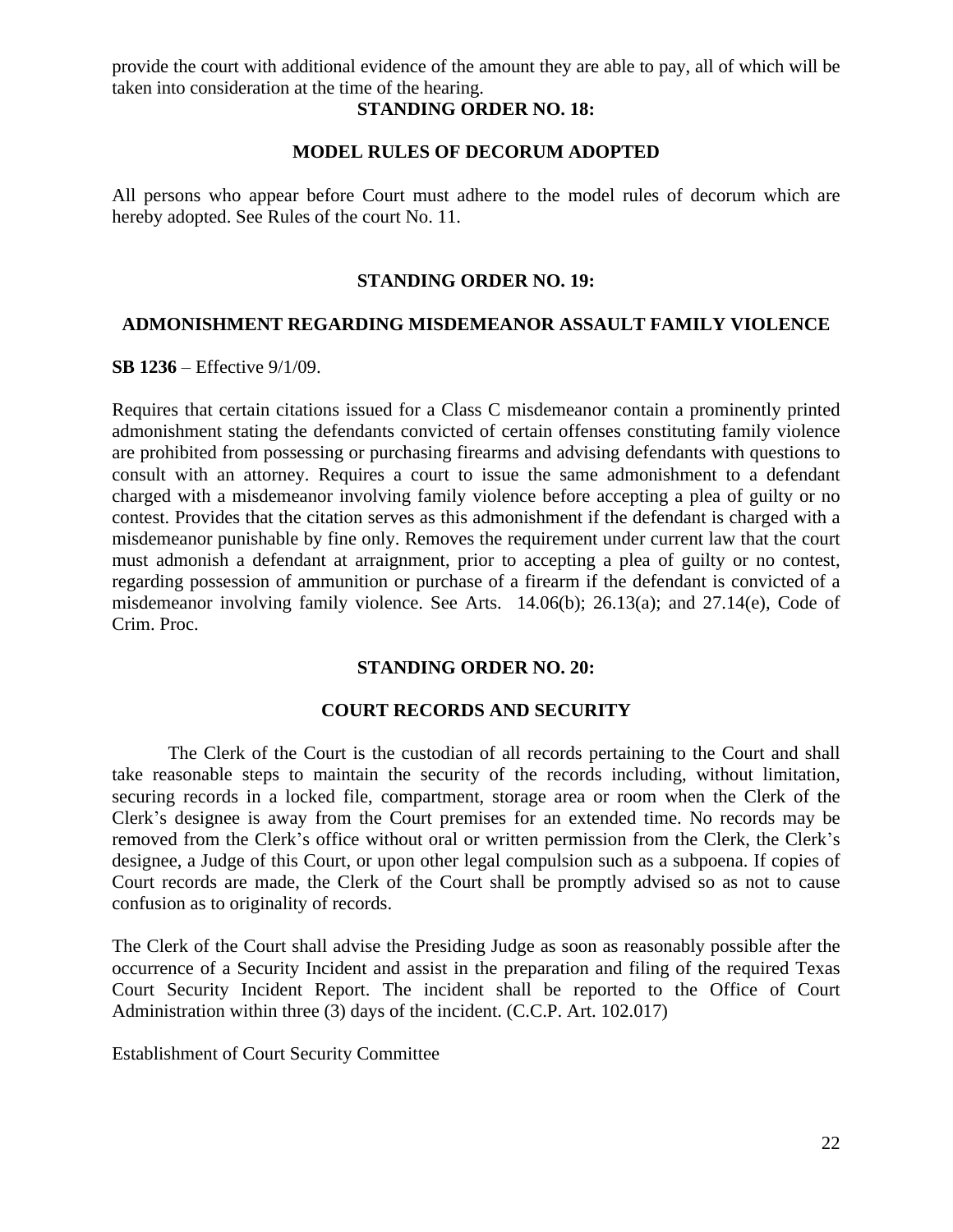The purpose of this Order is to establish regulations and procedures for security in the Court building or designated Court facility. The authority to promulgate and enforce such regulations and procedures inherent to the Court.

## Definitions

City property and City building as used herein, shall mean property and buildings owned or occupied by the City in which the Municipal Court courtroom, Judge's office and Municipal Court Clerk's Office is located.

Personal search as used herein, means a search of such using a hand-held metal detector being moved by hand near the person of the physical search of a person's belongings.

It is Ordered that if the presence of a metal object is detected thereby, the person shall be given the opportunity to remove and display the object and if the person refuses to do so, a pat-down search around the person's body indicated by the metal detector shall be conducted.

Prohibited weapons, as used herein, means a firearm, a knife, any explosive or incendiary device, whether real or hoax, or anything, instrument or device designed metal fingernail file, made or adapted for inflicting bodily harm.

It is Ordered that if security personnel (bailiff) designate to provide security for City property discovers a prohibited weapon in the possession of the person attempting to enter the Courtroom or other City property after being advised of the prohibition, the person shall be detained for investigation, and if appropriate, arrested.

## Applicability

The rules and regulations apply to all City property as defined above and to all persons entering in or such property except those persons expressly exempted herein.

## Admission Searches

It is Ordered that any person desiring to enter City property as define above other than an employee of the City or a peace officer as that term is define by Article 2.12 of the Texas Code of Criminal Procedure who is acting in the course and scope of his or her official duties as a peace officer shall enter through the designated entrance or entrances to the building. Any person who activates a metal detector and still desires to enter the City building may remove metal objects from their pockets or on their body and be scanned a second time. If the metal detector is again activated, the person will not be allowed to enter the City building unless 1.) the person gives express consent to a person search, 2.) a personal search is conducted, and 3.) all prohibited weapons are surrendered.

It is Ordered that the security personnel providing security to the Court shall NOT provide safe storage for items. The items are the responsibility of the person to secure.

## Exceptions

An exception to the requirement of the preceding paragraphs in this section may be made by the Court bailiff or official supervising the operation of the metal detector in the exercise of his or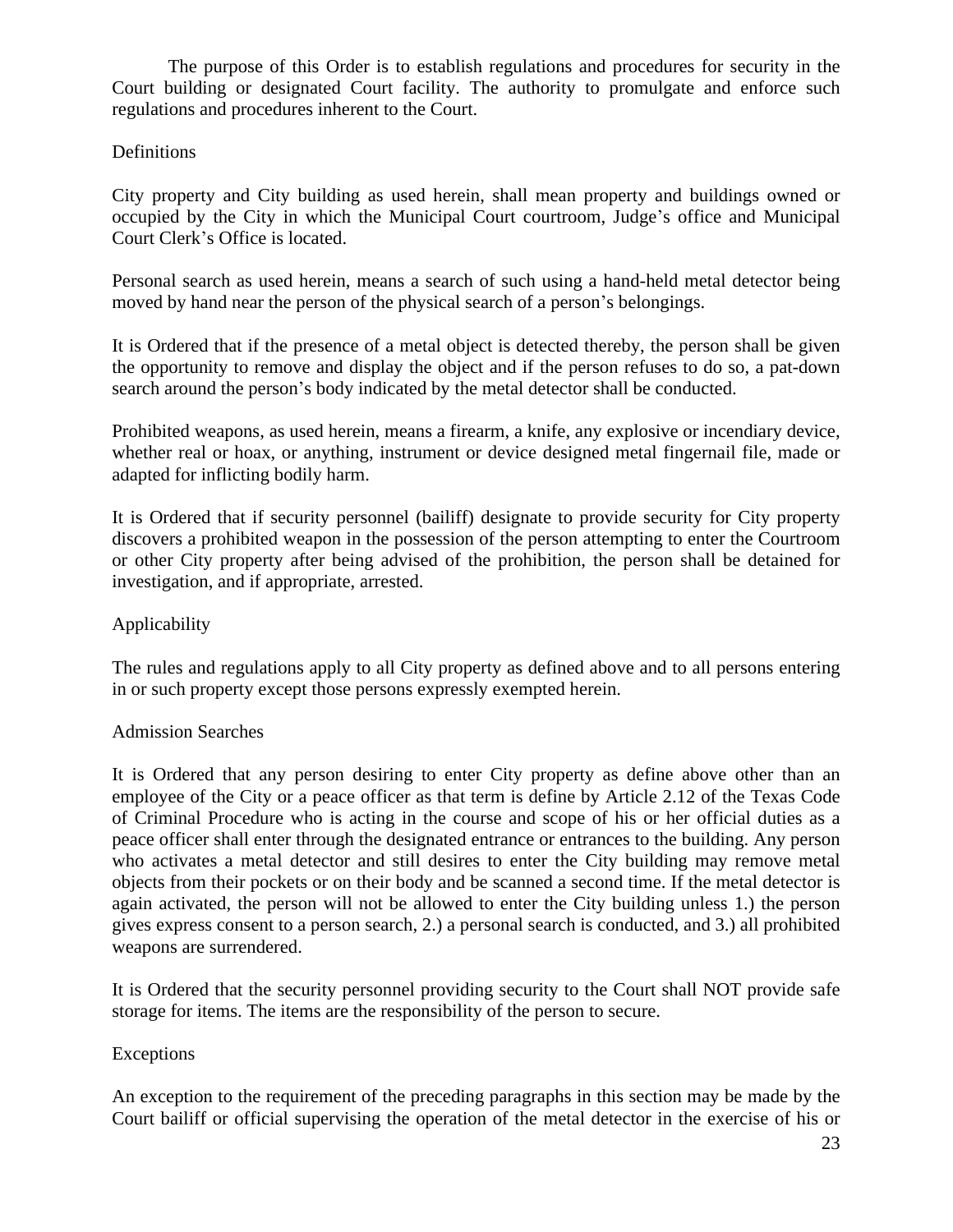her reasonable discretion for any person having a surgically implanted metal item is his or her body, a person a prosthetic device or using a device designated to assist the person's mobility.

## Inspection

It is Ordered that all packages briefcases, and/or other containers in the immediate possession of persons entering City property as define above shall be subject to inspection. No person other than those persons exempted from being scanned by the metal detector by the provision so the immediately preceding paragraph shall be permitted to carry a package, briefcase or other container into a City building unless such package, briefcase, or other container has been inspected by authorized personnel to determine that it does not contain a prohibited weapon. Inspection of packages, briefcases, or other containers may be carried out by authorized personnel by visual inspection of the interior of such containers or by the metal detector to survey the contents thereof if such be available.

## **Explosives**

It is Ordered that no person entering of while on City property shall carry or possess explosives, or items intended to be used to fabricate an explosive or incendiary device, either open or concealed, except for official purposes.

## Weapons Prohibited

It is Ordered that no persons shall carry or bring a prohibited weapon into a City building unless they have their Concealed Handgun License. This prohibition shall not apply to judges' peace officers as that term is define by Article 2.12 of the Texas Code of Criminal Procedure, guards employed by a penal institution as that term is define by Section 1.07 (25) of the Texas Penal Code.

#### General

The Court also gives the bailiff the ability to control and provide safety to the court in accordance with their training as a peace officer.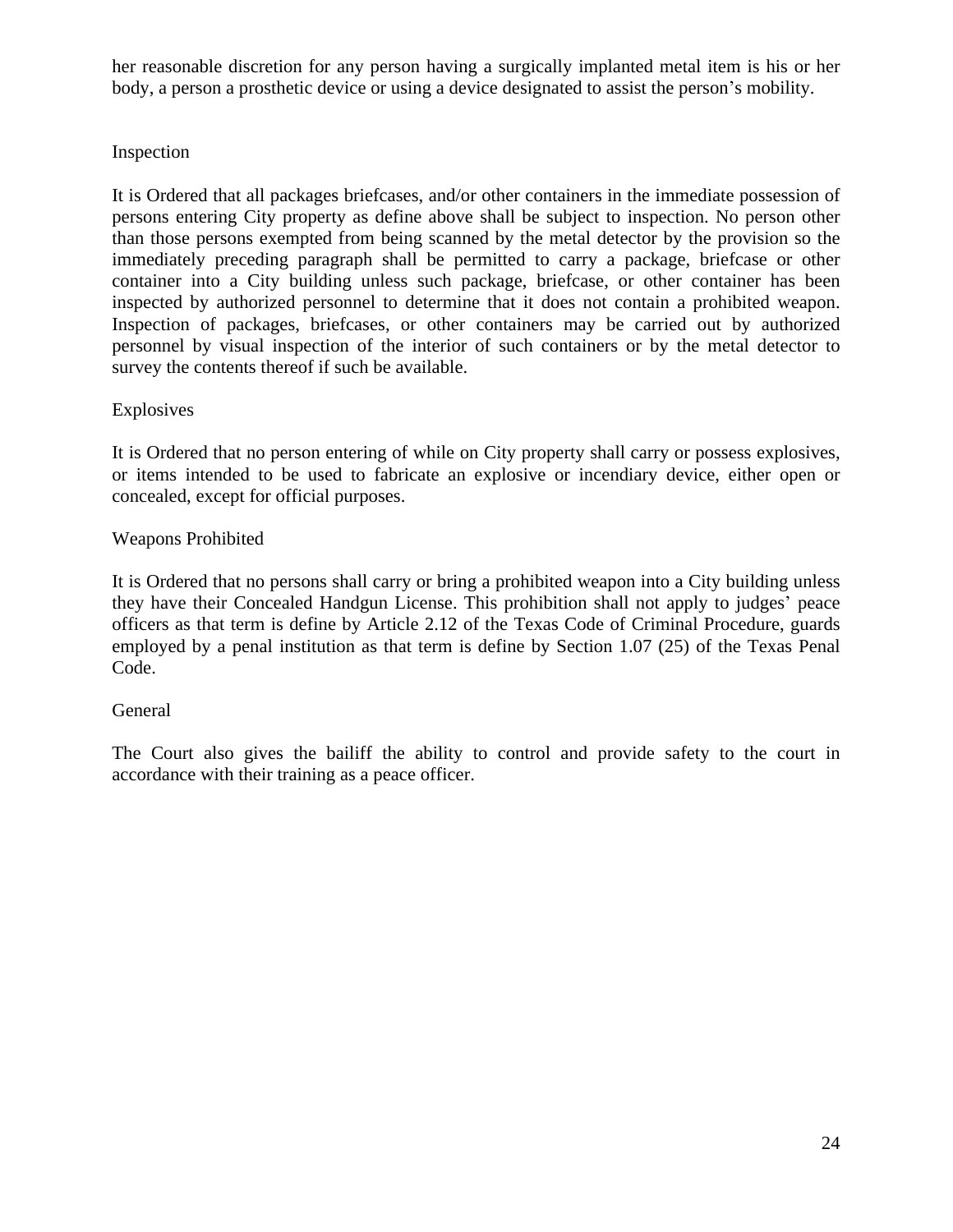#### **STANDING ORDER NO. 21:**

#### **OMNIBASE HOLDS & DPS CORRECTIONS**

Violations that have been entered into the Department of Public Safety's Failure to Appear Program (Omnibase) will remain in Omnibase system as active until all fees, fines, and costs have been paid as authorized by law. The clerks will electronically submit clearance into the Omnibase system upon payment.

Any corrections are to be sent to the Department of Public Safety immediately as corrected in whatever method is permitted by DPS in a timely manner.

## **STANDING ORDER NO. 22:**

## **INCORRECT PAYMENTS RECEIVED BY MAIL**

The clerk may process payments in amount up to Twenty (\$20.00) dollars less than or more than the amount of the window fine or judgment unless it is more than maximum fine allowed by law then it will be refunded. If the amount is more than Twenty (\$20.00) dollars the payment shall be processed, and a request given to Finance to process a refund.

If the amount is less than what is owed a letter requesting the additional amount shall be sent to the defendant last known address. A one-time 30-day extension will automatically be given to allow time for the correct payment to be received back to the court.

## **STANDING ORDER NO. 23:**

## **FAILURE TO APPEAR AT SHOW CAUSE HEARING**

**IT IS ORDERED** that when a Defendant fails to comply with the terms of a Deferred Disposition, Driver Safety Course, Installment Agreement (payment plan) or any other Court Agreement, they shall be placed on a Show Cause docket. If the Defendant fails to appear for said Show Cause hearing, their Deferred Disposition, Driver Safety Course, Installment Agreement (payment plan) or Court Agreement, shall be revoked and a final judgment shall be entered.

**IT IS FURTHER ORDERED** that the Court Clerk shall give the Defendant a 30-day notice to pay any fine/fees due before a Capias Pro Fine is issued.

All prior standing orders in conflict with this order are hereby withdrawn and are of no further effect.